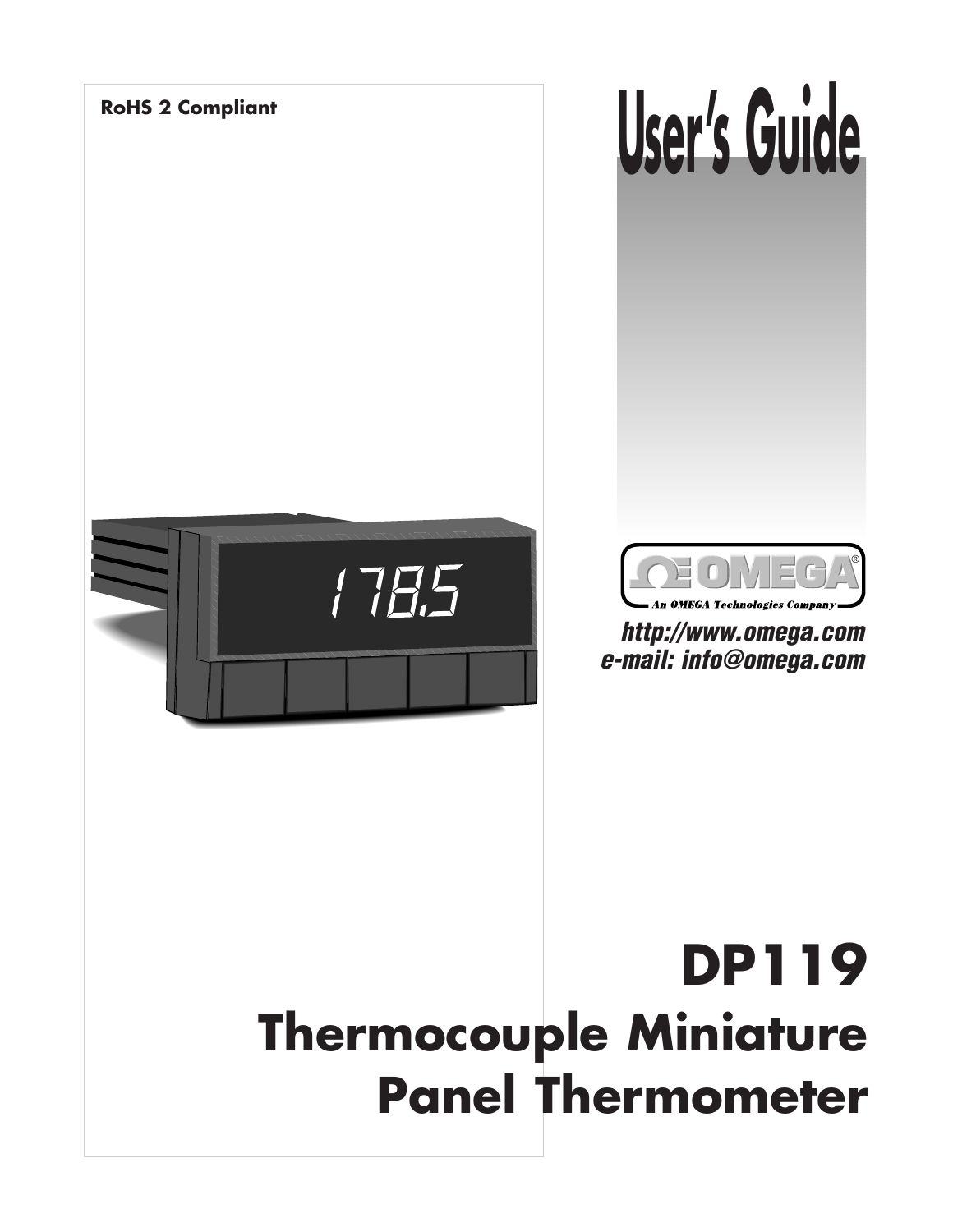# **Where Do I Find Everything I Need for Process Measurement and Control? OMEGA…Of Course!**

#### **TEMPERATURE**

- Thermocouple, RTD & Thermistor Probes, Connectors, Panels & Assemblies
- **Mullet** Wire: Thermocouple, RTD & Thermistor
- **M** Calibrators & Ice Point References
- **Musical Recorders, Controllers & Process Monitors**
- **M** Infrared Pyrometers

#### **PRESSURE, STRAIN AND FORCE**

- **M** Transducers & Strain Gauges
- M Load Cells & Pressure Gauges
- $\triangleright$  Displacement Transducers
- $\triangleright$  Instrumentation & Accessories

#### **FLOW/LEVEL**

- $\mathbb F$  Rotameters, Gas Mass Flowmeters & Flow Computers
- $\triangleright$  Air Velocity Indicators
- **M** Turbine/Paddlewheel Systems
- M Totalizers & Batch Controllers

#### **pH/CONDUCTIVITY**

- $M$  pH Electrodes, Testers & Accessories
- **M** Benchtop/Laboratory Meters
- $\mathbb F$  Controllers, Calibrators, Simulators & Pumps
- $\triangleright$  Industrial pH & Conductivity Equipment

#### **DATA ACQUISITION**

- $\triangleright$  Data Acquisition & Engineering Software
- $\mathbb F$  Communications-Based Acquisition Systems
- **M** Plug-in Cards for Apple, IBM & Compatibles
- M Datalogging Systems
- **M** Recorders, Printers & Plotters

#### **HEATERS**

- $\triangleright$  Heating Cable
- **M** Cartridge & Strip Heaters
- $\triangleright$  Immersion & Band Heaters
- $\triangleright$  Flexible Heaters
- $\triangleright$  Laboratory Heaters

#### **ENVIRONMENTAL MONITORING AND CONTROL**

- $\mathbb F$  Metering & Control Instrumentation
- $\triangleright$  Refractometers
- $\triangleright$  Pumps & Tubing
- **M** Air, Soil & Water Monitors
- $\triangleright$  Industrial Water & Wastewater Treatment
- D<sup>u</sup> pH, Conductivity & Dissolved Oxygen Instruments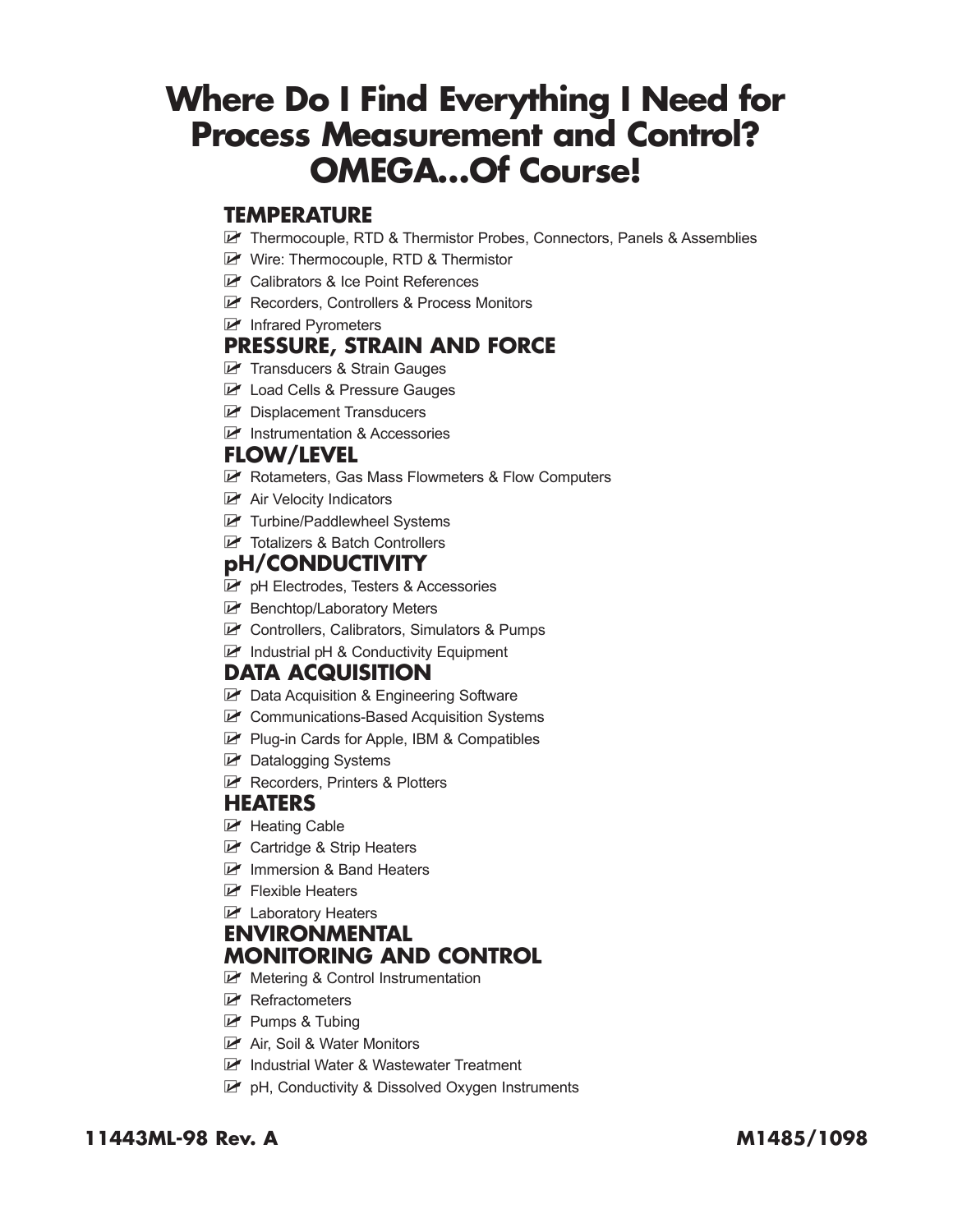# **TABLE OF CONTENTS**

| <b>SECTION</b> |     |                                    | <b>PAGE</b> |
|----------------|-----|------------------------------------|-------------|
|                |     |                                    |             |
|                |     |                                    |             |
| Section 1      |     |                                    |             |
|                | 1.1 |                                    |             |
|                | 1.2 |                                    |             |
| Section 2      |     |                                    |             |
|                | 2.1 |                                    |             |
|                | 2.2 |                                    |             |
|                | 2.3 |                                    |             |
| Section 3      |     |                                    |             |
|                | 3.1 | Main Board Power Jumpers 5         |             |
|                | 3.2 | Converting °F to °C (vice versa) 7 |             |
|                | 3.3 | Installation and Panel Mounting 8  |             |
|                | 3.4 | Sensor Input Connections 10        |             |
|                | 3.5 | Analog Output Connections 12       |             |
|                | 3.6 | Display Hold Connections 13        |             |
|                | 3.7 |                                    |             |
|                | 3.8 | Disassembly/Assembly 16            |             |
| Section 4      |     | Operation and Calibration 18       |             |
|                | 4.1 |                                    |             |
|                | 4.2 | Calibration Procedure 19           |             |
| Section 5      |     |                                    |             |
| Section 6      |     |                                    |             |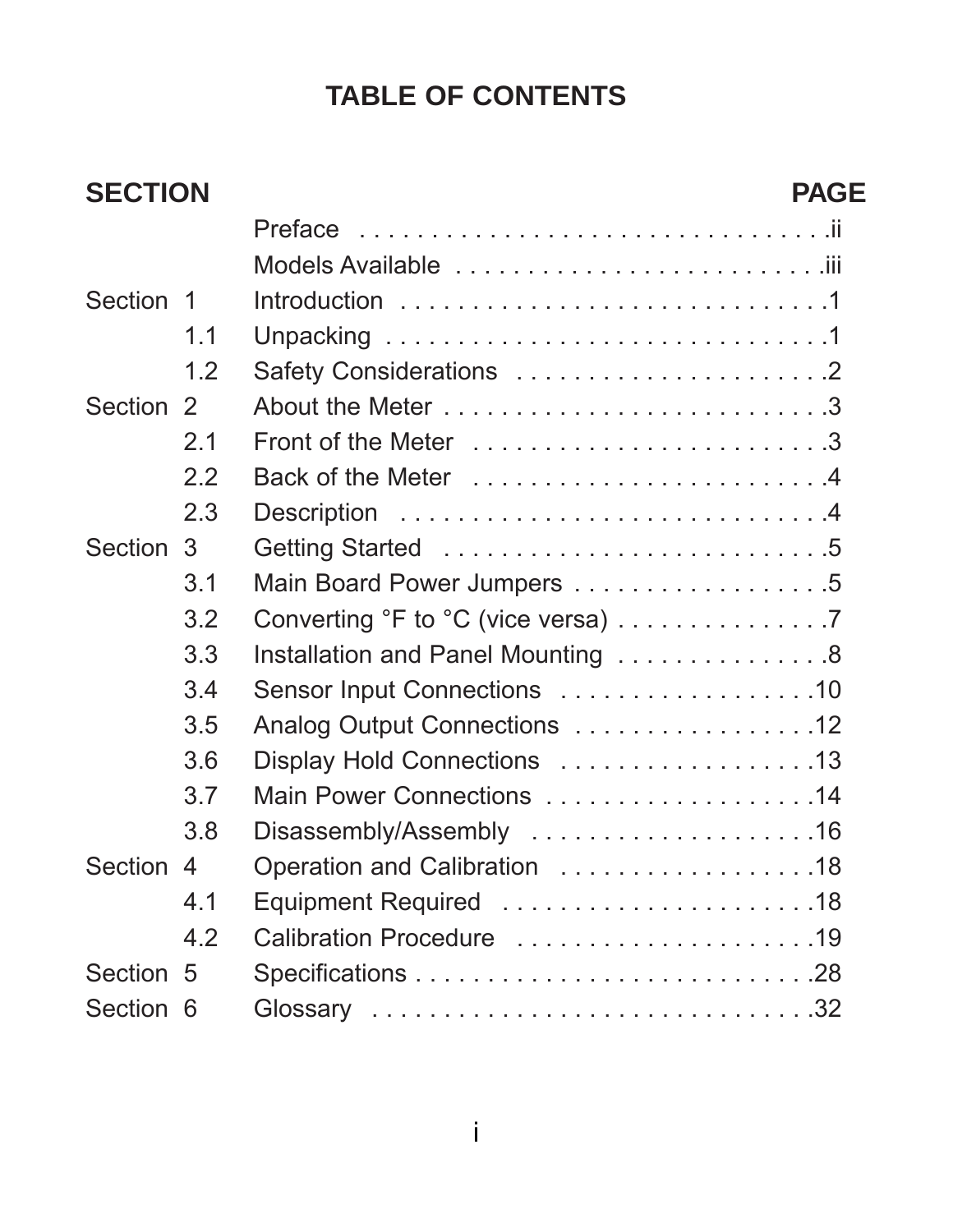### **PREFACE**

Manual Objectives: This manual shows you how to set up and use the Panel Thermometer.

This meter is an economical Thermocouple Miniature Panel Thermometer featuring a large display with a linearized analog output that is supplied as a standard feature.

Each of the models\* can be converted by the user to display in degrees Fahrenheit or Celsius. *However, due to the internal design of the meter, the input type and resolution CANNOT be changed on any J, K, T, or E unit.*

The meter is available in many different styles. All of the Thermocouple models listed in Table 1-1 come standard with red LEDs, and can be ordered with a green LED display as an option. The part numbers would then end with "-GR".

Also, these thermocouple meters can be ordered with different power configurations. Refer to Table 1-3 for available choices.

\*Refer to Table 1-1 for the complete listing of models available.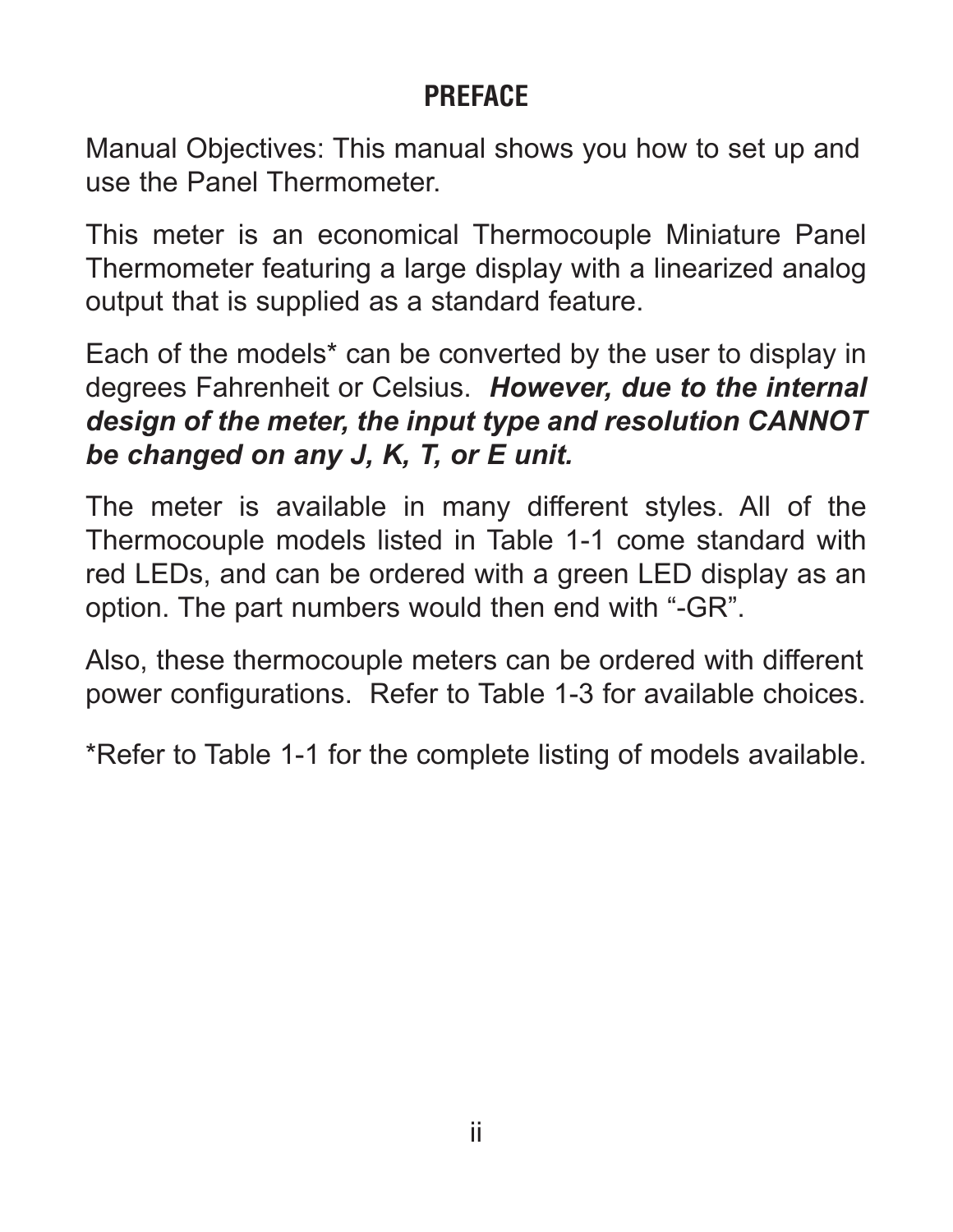# **TABLE 1-1**

#### **TC MODELS AVAILABLE**

**The following 3-1/2 digit mini thermocouple panel thermometers are discussed in this operator's manual.**

| <b>MODEL</b>     | <b>TYPE</b> | °C or °F       | <b>RESOLUTION</b> |
|------------------|-------------|----------------|-------------------|
| <b>DP119-JF1</b> | J           | F              | $1.0^{\circ}$ F   |
| <b>DP119-JF2</b> | J           | F              | $0.1^{\circ}F$    |
| <b>DP119-JC1</b> | J           | $\overline{C}$ | $1.0^{\circ}$ C   |
| <b>DP119-JC2</b> | J           | $\overline{C}$ | $0.1^{\circ}$ C   |
| <b>DP119-KF1</b> | K           | F              | $1.0^{\circ}F$    |
| <b>DP119-KF2</b> | K           | F              | $0.1^{\circ}F$    |
| <b>DP119-KC1</b> | K           | $\overline{C}$ | $1.0^{\circ}$ C   |
| <b>DP119-KC2</b> | K           | $\overline{C}$ | $0.1^{\circ}$ C   |
| <b>DP119-TF1</b> | Τ           | F              | $1.0^{\circ}F$    |
| <b>DP119-TF2</b> | Τ           | F              | $0.1^{\circ}F$    |
| <b>DP119-TC1</b> | Τ           | $\overline{C}$ | $1.0^{\circ}$ C   |
| <b>DP119-TC2</b> | Τ           | $\overline{C}$ | $0.1^{\circ}$ C   |
| <b>DP119-EF1</b> | Е           | F              | $1.0^{\circ}F$    |
| <b>DP119-EF2</b> | Ε           | F              | $0.1^{\circ}$ F   |
| <b>DP119-EC1</b> | Е           | C              | $1.0^{\circ}$ C   |
| <b>DP119-EC2</b> | Е           | $\overline{C}$ | $0.1^{\circ}$ C   |

**Note** ☞ The accuracies and ranges are listed in Section 5.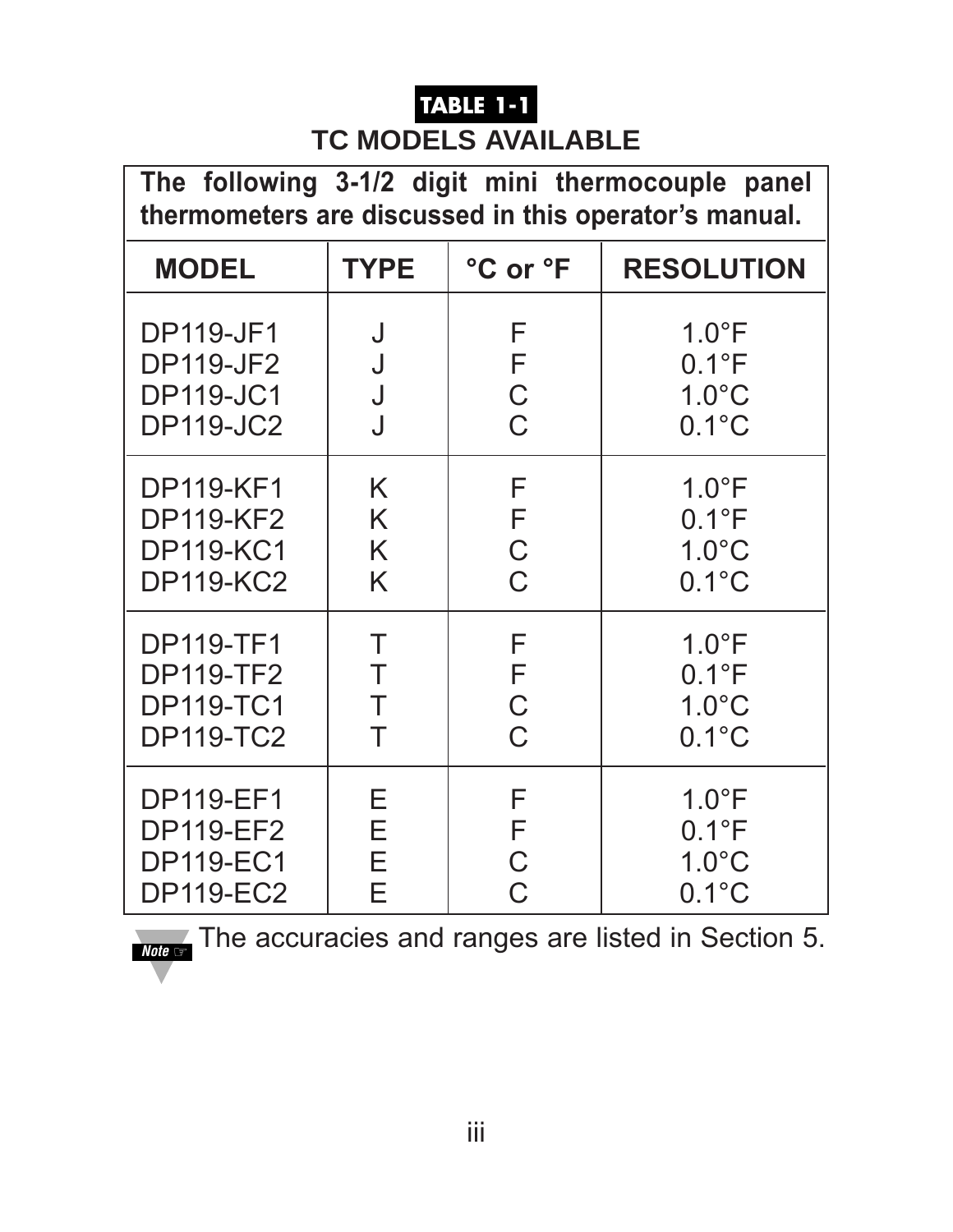### **Table 1-2**

#### **Other Models Available**

**The following 3-1/2 digit mini RTD panel meters are available and discussed in a separate RTD Operator's Manual.**

| <b>MODEL</b>     | <b>TYPE</b> | °C or °F | <b>RESOLUTION</b> |
|------------------|-------------|----------|-------------------|
| <b>DP119-MF1</b> | <b>RTD</b>  |          | $1.0^{\circ}$ F   |
| <b>DP119-MF2</b> | <b>RTD</b>  |          | $0.1^{\circ}F$    |
| <b>DP119-MC1</b> | <b>RTD</b>  | C        | $1.0^{\circ}$ C   |
| <b>DP119-MC2</b> | <b>RTD</b>  |          | $0.1^{\circ}$ C   |

# **Table 1-3**

### **Power Options Available**

| <b>MODEL</b>       | <b>POWER</b>                                                                      |
|--------------------|-----------------------------------------------------------------------------------|
| DP119-TC type      | 115 Vac, 49-63 Hz                                                                 |
| DP119-TC type-230  | 230 Vac, 49-63 Hz                                                                 |
| DP119-TC type-9/26 | 9-26 Vdc, non-isolated.<br>Use ungrounded Thermocouples<br>to avoid ground loops. |
| DP119-TC type-100  | 100 Vac, 50-60 Hz                                                                 |
| DP119-TC type-24   | 24 Vac, 50-60 Hz                                                                  |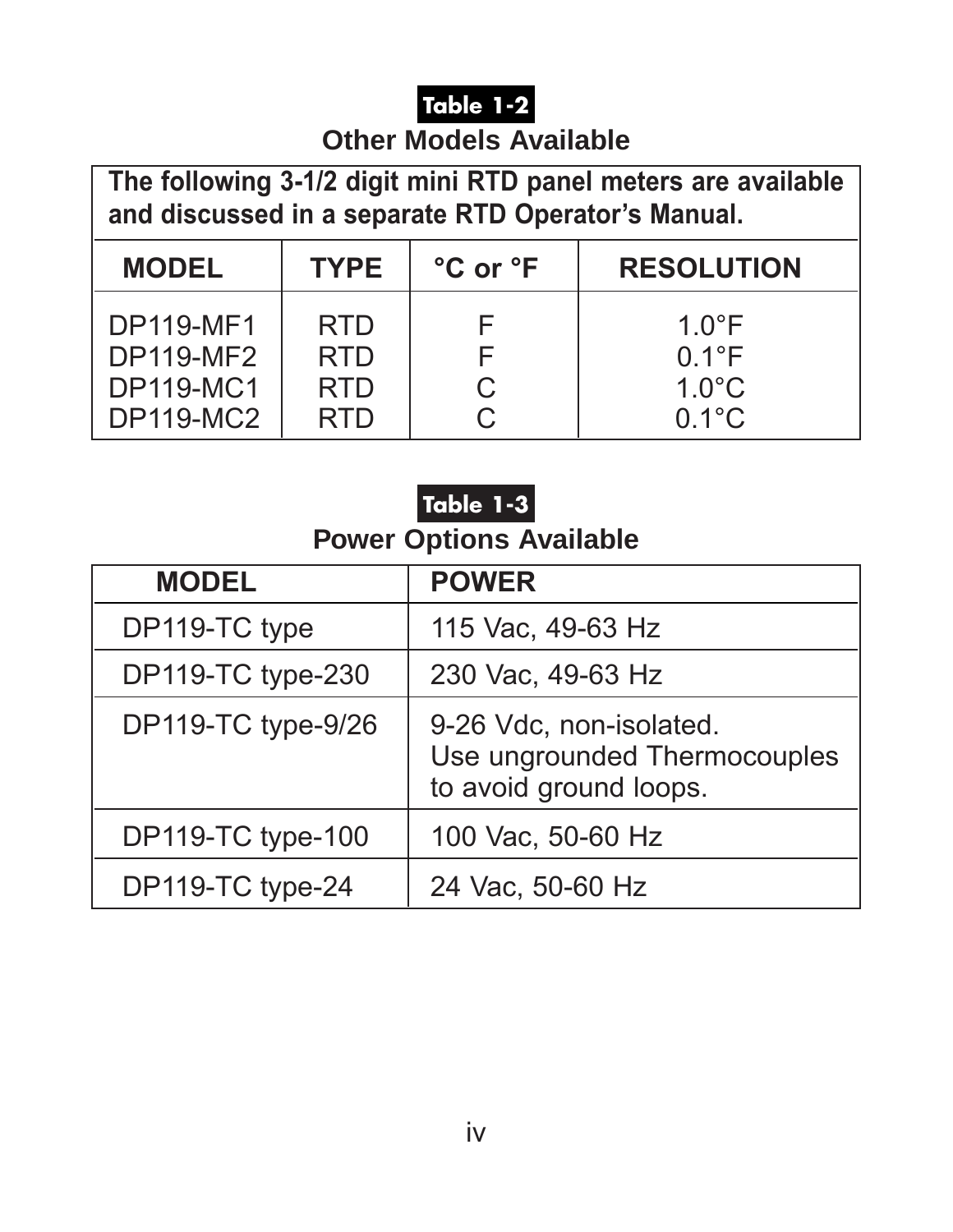# **NOTES, WARNINGS and CAUTIONS**

Information that is especially important to note is identified by these labels:



**NOTE:** provides you with information that is important to successfully setup and use the Programmable Digital Meter.



**CAUTION or WARNING:** tells you about the risk of electric shock.

**CAUTION, WARNING or IMPORTANT:** tells you of circumstances or practices that can effect the meter's functionality and must refer to accompanying documents.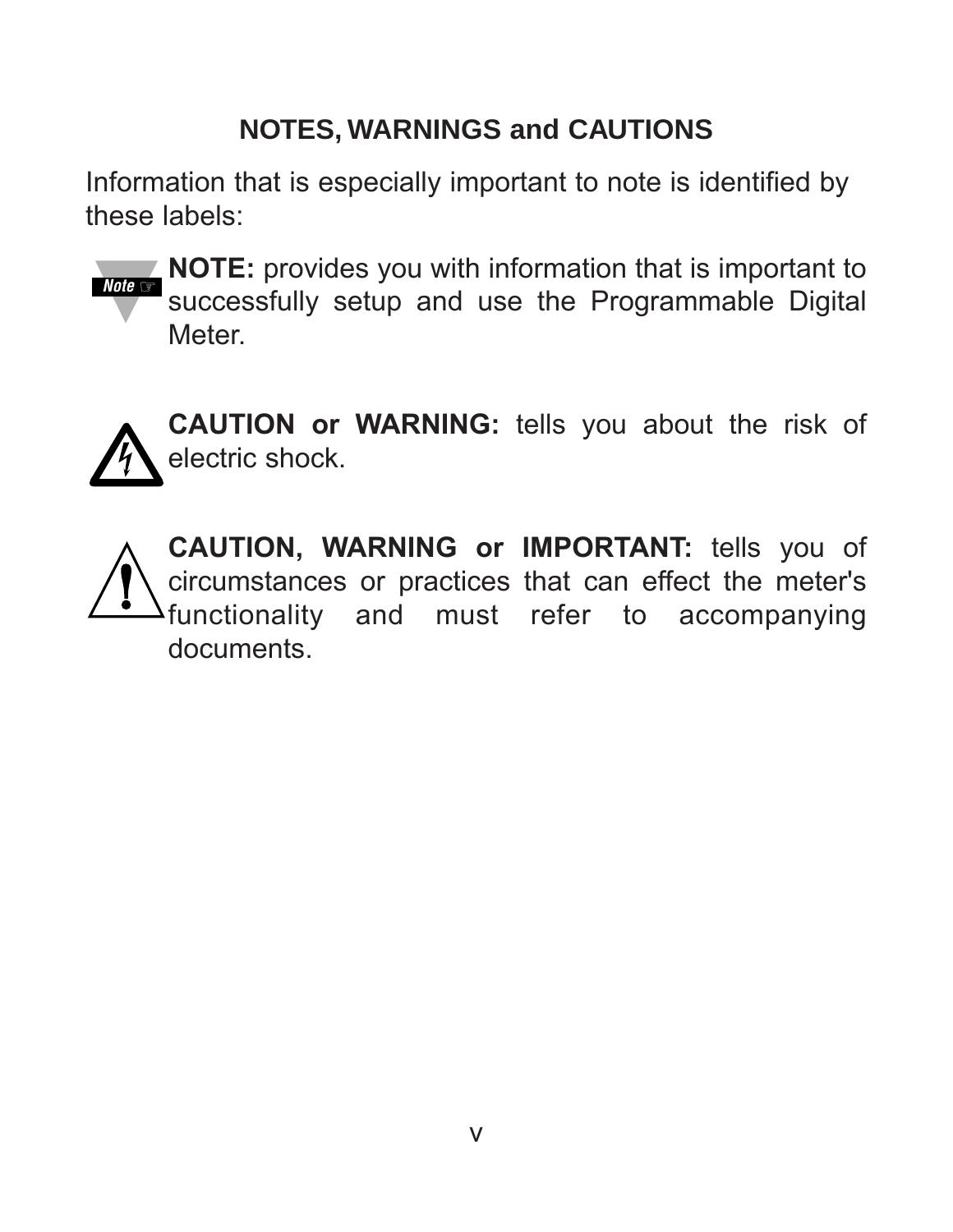# **SECTION 1 INTRODUCTION**

### **1.1 UNPACKING**

Remove the Packing List and verify that all equipment has been received. If there are any questions about the shipment, use the phone numbers listed on the back cover to contact the Customer Service Department nearest you.

Upon receipt of shipment, inspect the container and equipment for any signs of damage. Take particular note of any evidence of rough handling in transit. Immediately report any damage to the shipping agent.



*The carrier will not honor any claims unless all shipping material is saved for their examination. After examining and removing contents, save packing material and carton in the event reshipment is necessary.*

Verify that you received the following items in the shipping box:

### **QTY DESCRIPTION**

- 1 Panel Thermometer with 3 small connectors plugged into the rear of the meter.
- 1 Operator's Manual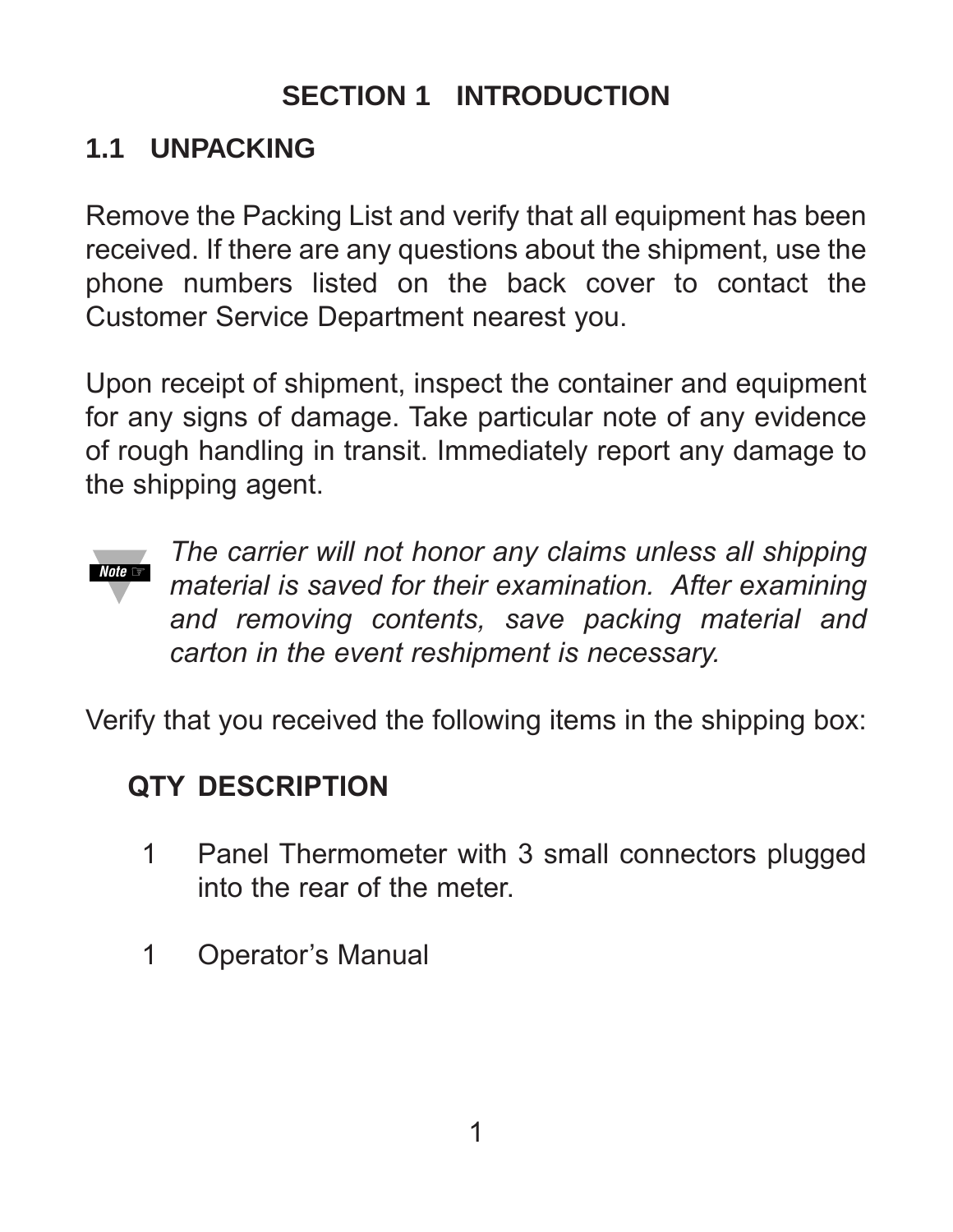# **1.2 SAFETY CONSIDERATIONS**



This device is marked with the international Caution symbol. It is important to read this manual before installing or commissioning this device as it contains important information relating to Safety and EMC (Electromagnetic Compatibility).

#### **Unpacking & Inspection**

Unpack the instrument and inspect for obvious shipping damage. Do not attempt to **Note ☞ <code>operate</code> the unit if damage is found.** 

This instrument is a panel mount device protected in accordance with Class I of EN 61010 (115/230 AC power connections). Installation of this instrument should be done by Qualified personnel. In order to ensure safe operation, the following instructions should be followed.

This instrument has no power-on switch. An external switch or circuit-breaker shall be included in the building installation as a disconnecting device. It shall be marked to indicate this function, and it shall be in close proximity to the equipment within easy reach of the operator. The switch or circuit-breaker shall not interrupt the Protective Conductor (Earth wire), and it shall meet the relevant requirements of IEC 947–1 and IEC 947-3 (International Electrotechnical Commission). The switch shall not be incorporated in the mains supply cord.

Furthermore, to provide protection against excessive energy being drawn from the mains supply in case of a fault in the equipment, an overcurrent protection device shall be installed.



• The **Protective Conductor** must be connected for safety reasons. Check that the power cable has the proper Earth wire, and it is properly connected. It is not safe to operate this unit without the Protective Conductor Terminal connected.

- **Note** ☞
- Do not exceed voltage rating on the label located on the top of the instrument housing.
- Always disconnect power before changing signal and power connections.
- Do not use this instrument on a work bench without its case for safety reasons.
- Do not operate this instrument in flammable or explosive atmospheres.
- Do not expose this instrument to rain or moisture.
- Unit mounting should allow for adequate ventilation to ensure instrument does not exceed operating temperature rating.
- Use electrical wires with adequate size to handle mechanical strain and power requirements. Install without exposing bare wire outside the connector to minimize electrical shock hazards.

#### **EMC Considerations**

- Whenever EMC is an issue, always use shielded cables.
- Never run signal and power wires in the same conduit.
- Use signal wire connections with twisted-pair cables.
- Install Ferrite Bead(s) on signal wires close to the instrument if EMC problems persist.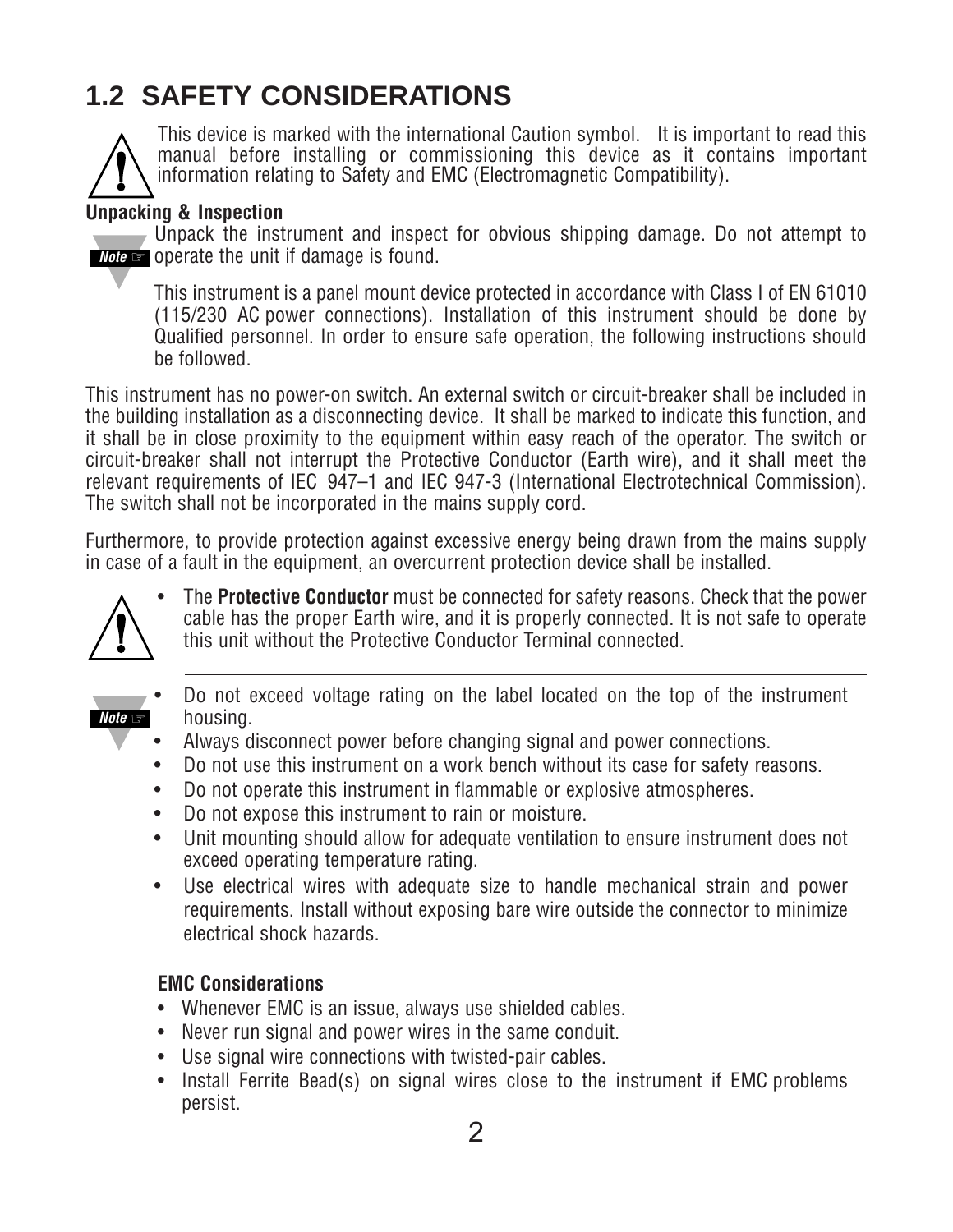# **SECTION 2 ABOUT THE METER**

#### **2.1 Front of the Meter**

Figure 2-1 shows the panel thermometer.



Features:

Display: 3 1/2 Digit, 7-Segment Red or Green LED Full-size 14.2 mm (0.56") LED Display Analog Output Standard 1/8 DIN Standard Panel Cutout Removable Screw-Clamp Cable Connector Display Hold Capability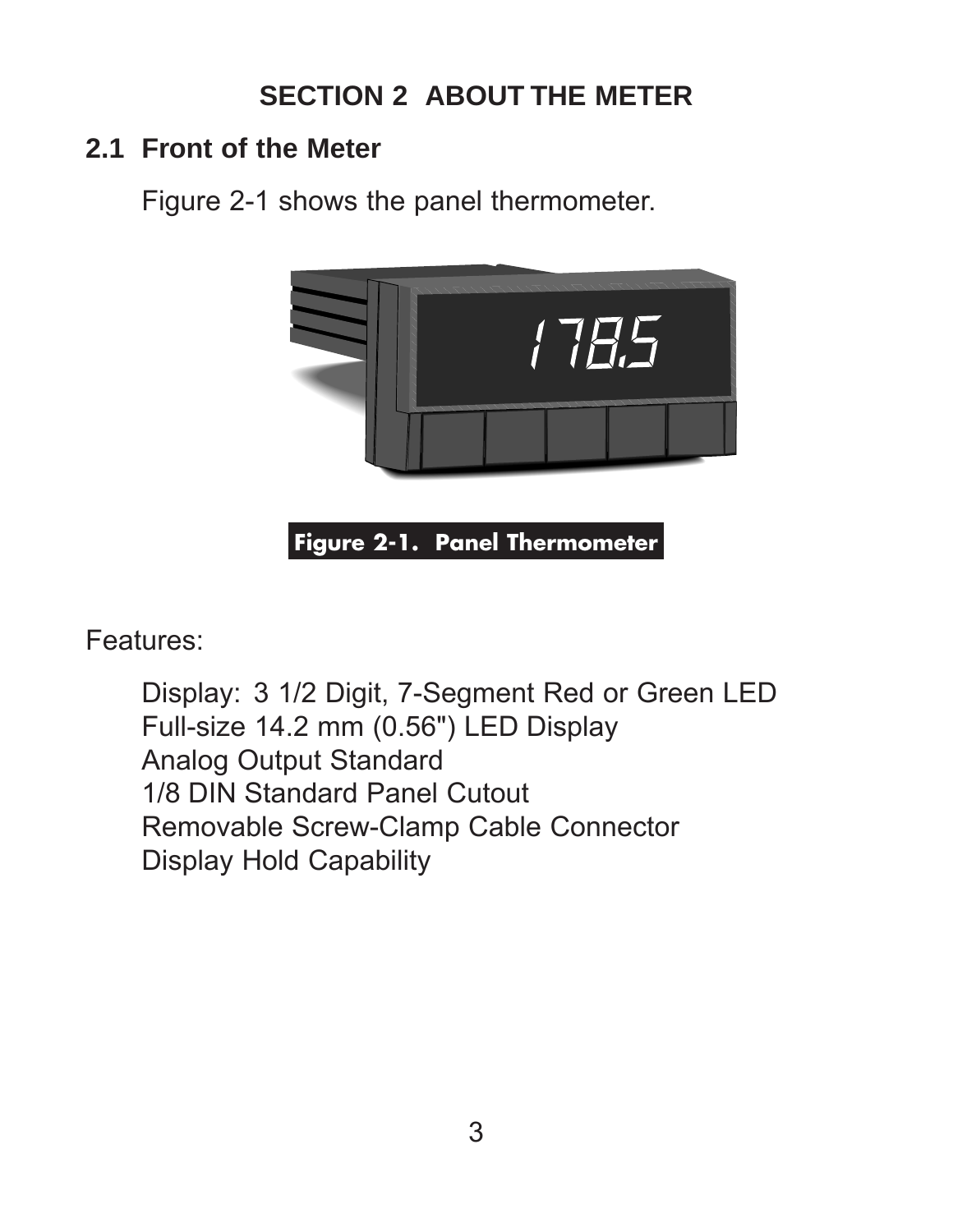### **2.2 Back of the Meter**

Figure 2-2 illustrates the rear of the meter.



**Figure 2-2. Rear View Showing P1, P2, P3 Connectors**

**2.3 Connector Description**

| <b>Connector Description</b>     | <b>Connector</b> | PIN#         |
|----------------------------------|------------------|--------------|
| (AC) Earth Ground                | P <sub>1</sub>   |              |
| (AC) Neutral                     | P1               | $\mathbf{2}$ |
| (AC) Line                        | P1               | 3            |
| (DC) -DC Return                  | P1               |              |
| $(DC) + DC$                      | P1               | $\mathbf{2}$ |
| (DC) No Connection (Not used)    | P1               | 3            |
| <b>Display Hold (Active Low)</b> | P <sub>2</sub>   | 1            |
| <b>Return</b>                    | P <sub>2</sub>   | $\mathbf{2}$ |
| <b>Analog Output</b>             | P <sub>2</sub>   | 3            |
| -TC (Neg. Lead) +                | <b>P3</b>        | 1            |
| +TC (Pos. Lead) +                | P3               | 2            |

† For wire colors, refer to Table 3-1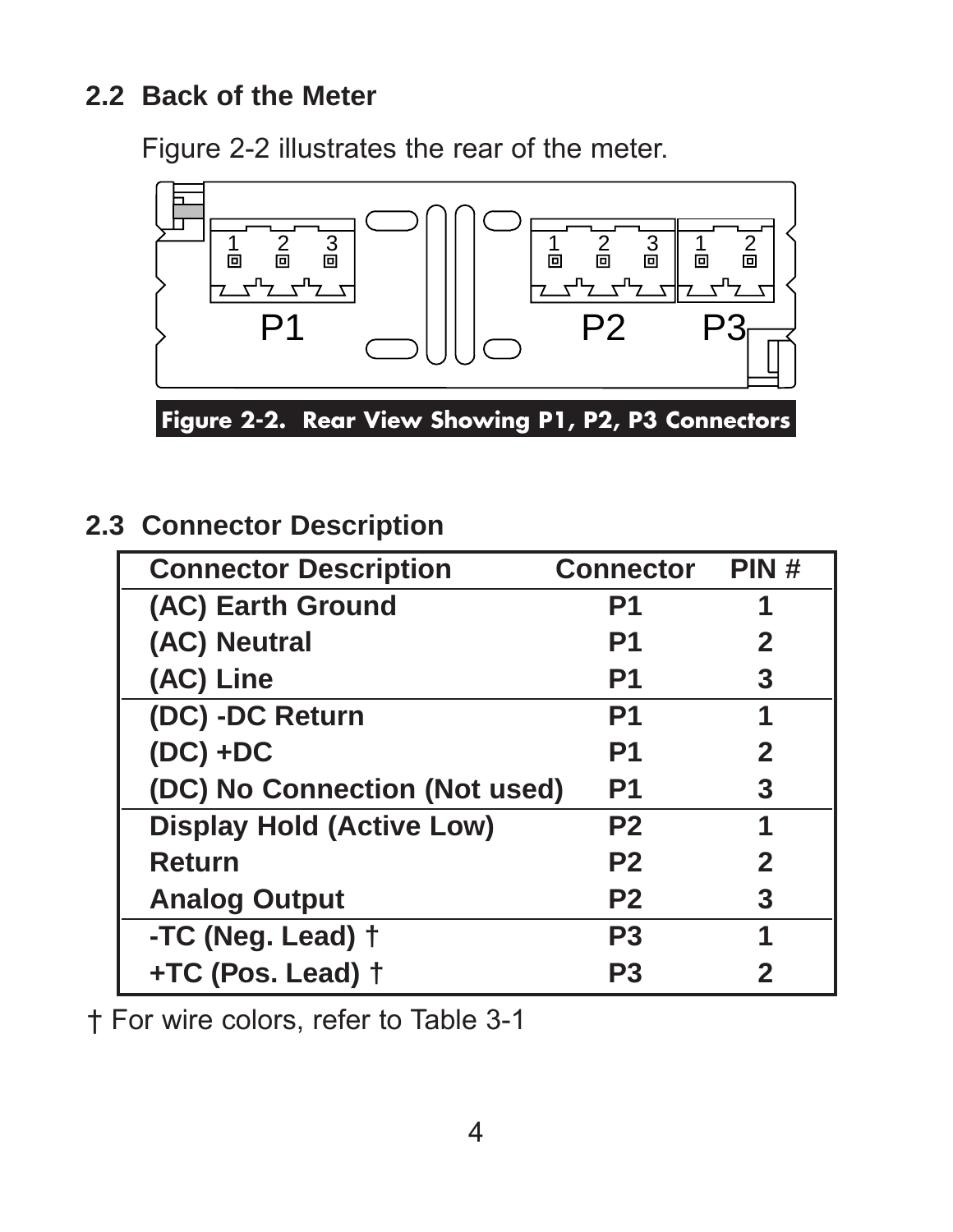# **SECTION 3 GETTING STARTED**

### **3.1 Main Board Power Jumpers**



*Caution:* The meter has no power-on switch, so it will be in operation as soon you apply power.

The meter can be configured to operate on 115VAC or 230VAC by the proper combination of the soldered wire jumpers that are located on the printed circuit board. The meter is set at the factory to be powered by the voltage specified at the time of ordering. The same transformer is used for either configuration, so all you need to do is to select the jumpers as described in this section.



**Important:** These changes must be performed by a qualified technician.

To change the Factory preset jumpers, do the following steps:

Mote <sup>■</sup> Disconnect the power from the unit before proceeding.

- 1. Remove the main board from the case. Refer to Disassembly/Assembly Section 3.8.
- 2. Locate the solder jumpers W1, W2, and W3 (located near the edge of the main board alongside the transformer).
- 3. If your power requirement is 115 V ac, solder jumpers W1 and W3 should be wired, but jumper W2 should not. If your power requirement is 230 V ac, solder jumper W2 should be wired, but jumpers W1 and W3 should not.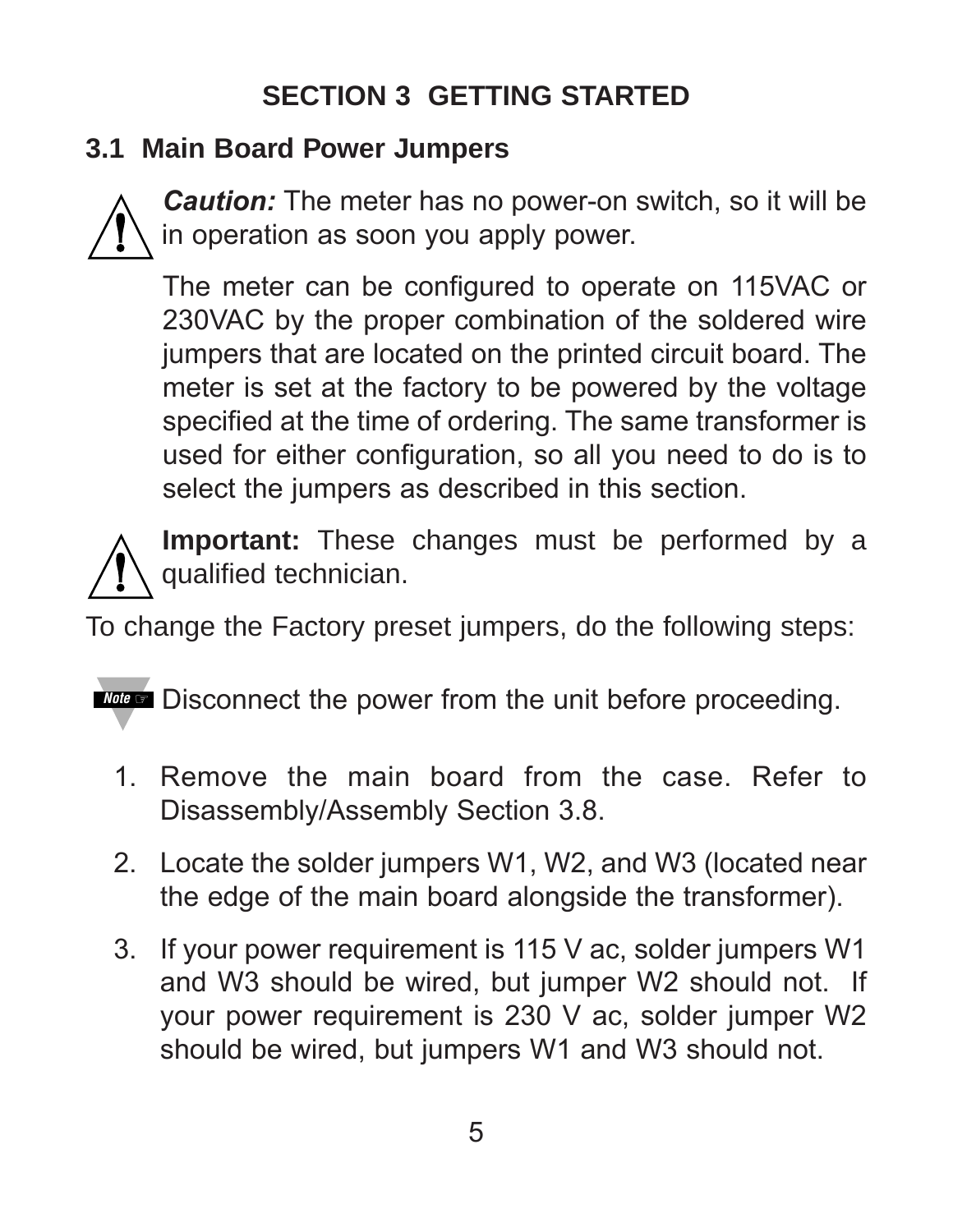#### **Voltage Jumper Pin Settings**

| <b>AC VOLTAGE</b> | <b>INSTALL</b> | <b>REMOVE</b> |
|-------------------|----------------|---------------|
| 115VAC            | W1. W3         |               |
| 230VAC            | W <sub>2</sub> | W1. W3        |

Figure 3-1 shows the location of solder jumpers W1 through W3.

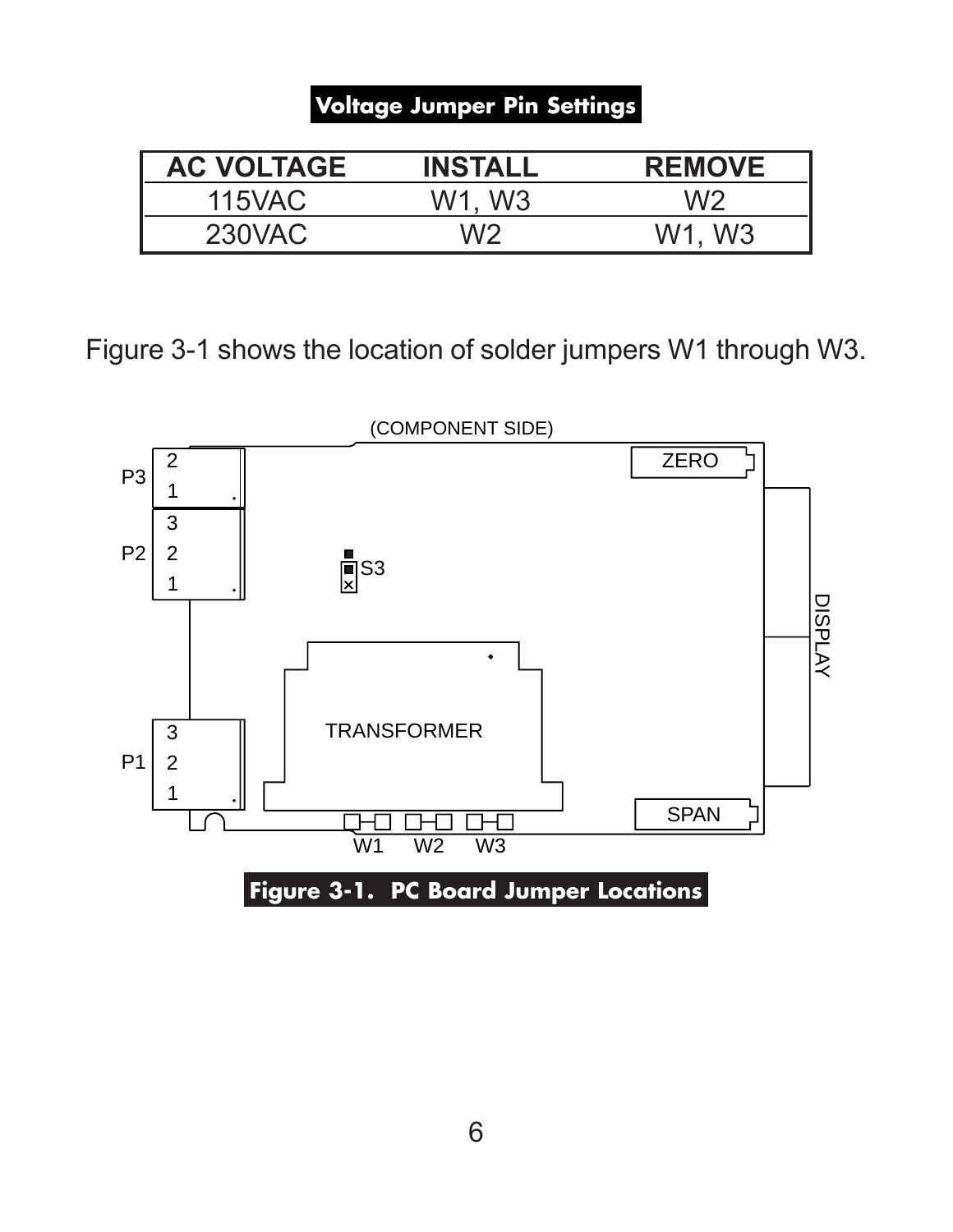# **3.2 Converting °F to °C (vice versa)**

*You must remove the printed circuit board from the case in order to change from the Fahrenheit to Celsius (or vice versa). This change must be performed by a qualified technician in order to avoid damage to the unit. Disconnect the power from the unit before proceeding.*

Degrees Fahrenheit and degrees Celsius are selectable parameters. All you need to do is change the location of the shorting jumper at S3, using needle-nose pliers.



3. Follow the instructions to convert to:

#### **Celsius:** .

The unit will display degrees Celsius when the shorting jumper is connected to both pins at S3. Refer to **Figure 3-2**, Detail A.

#### **Fahrenheit:** .

The unit will display degrees Fahrenheit if the shorting jumper at S3 is NOT connecting the 2 pins. Refer to **Figure 3-2**, Detail B. By keeping the shorting jumper on one pin, you are keeping it handy in case you want to change the display back to degrees C.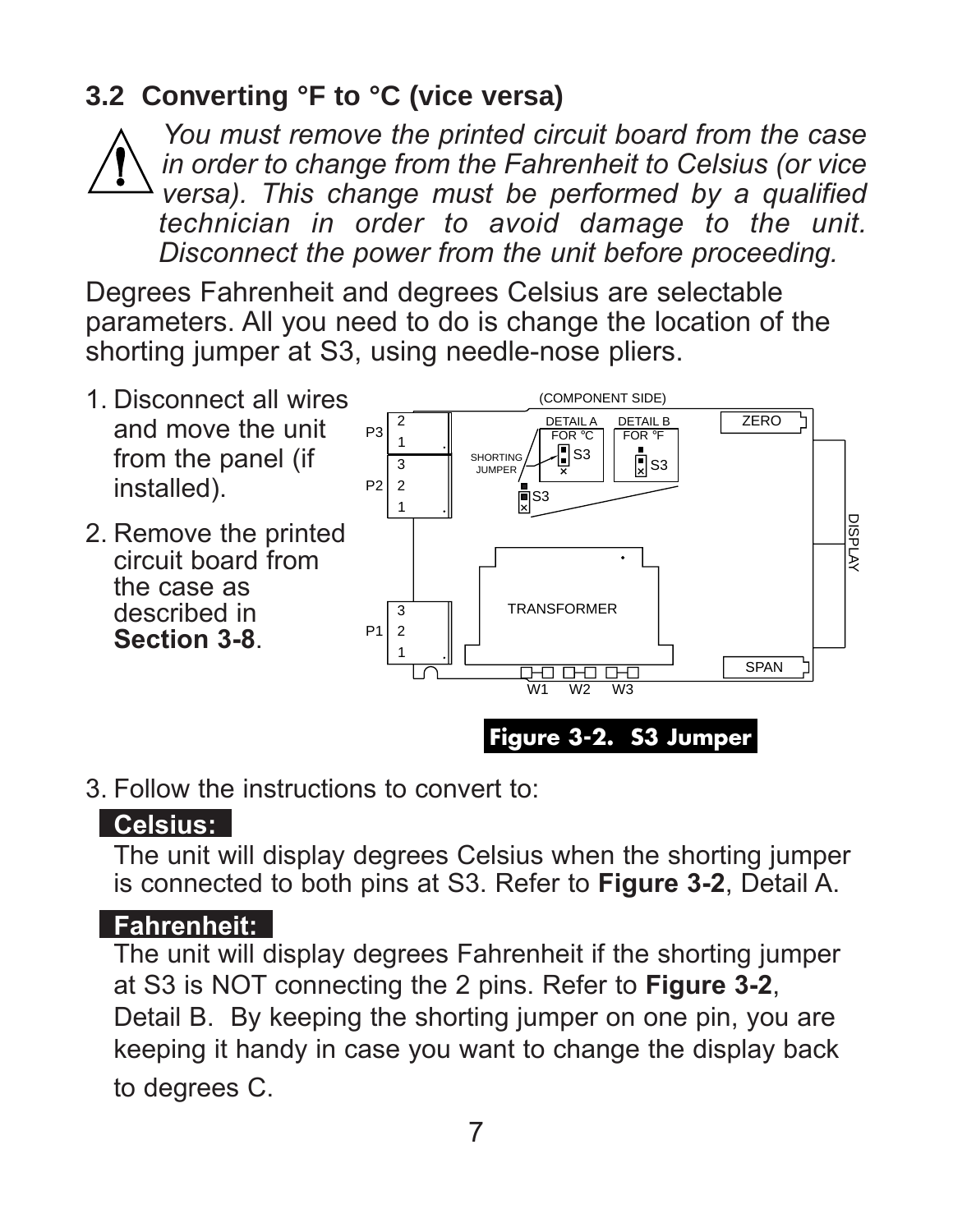### **Section 3.3 Installation and Panel Mounting**

Figure 3-3 shows the panel cutout dimensions, the dimensions for the panel thickness, and the backplate for mounting the unit in a panel. **Connections will be done after mounting the unit**.

- 1. Remove the 2 phillips screws from behind the display (you don't have to go inside the meter) holding the rectangular backplate to the meter. Remove the backplate and set aside.
- 2. Cut or punch a hole in the panel where you want the meter to go. The panel can be as thick as 0.25" (6.4mm) to as thin as 0.03" (0.8mm).
- 3. Insert the meter into the panel cutout.
- 4. From the rear of the panel, slide the backplate over the case (smooth side out).
- 5. Install the 2 phillips screws to secure the meter in 1/8 DIN mount. Center the meter in hole prior to tightening screws.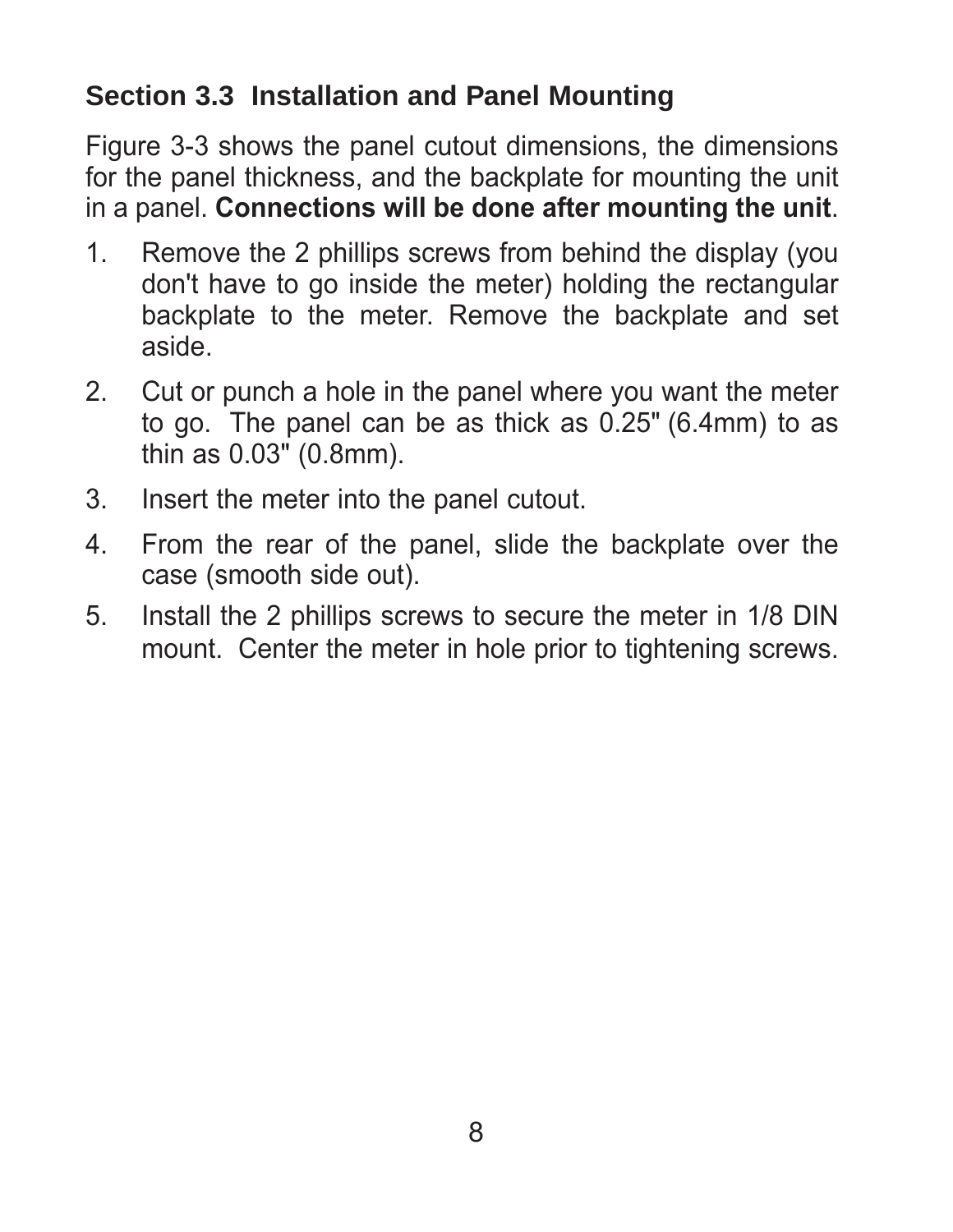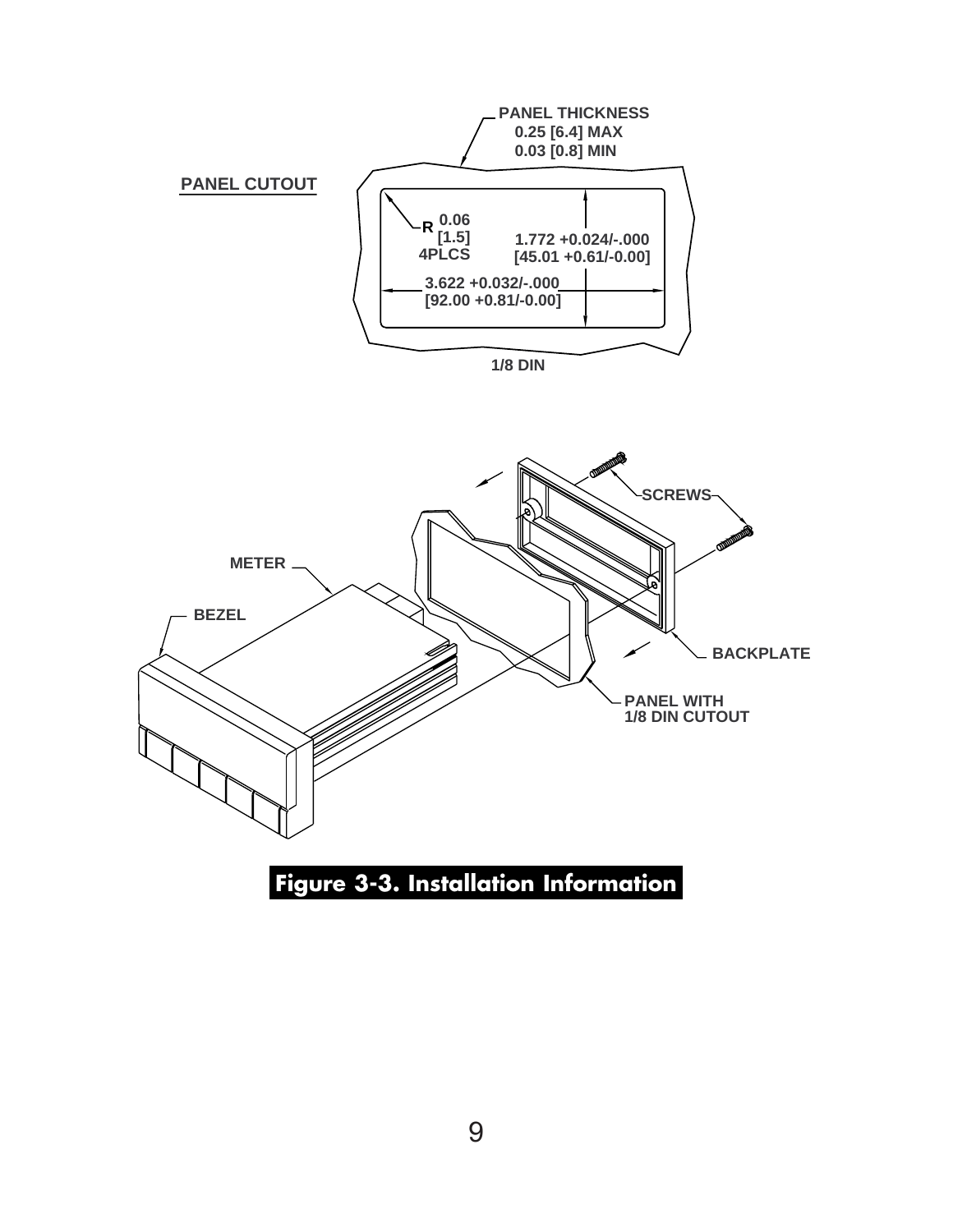| Table 3-1. AMERICAN (USA) THERMOCOUPLE WIRE COLORS |                         |                         |  |
|----------------------------------------------------|-------------------------|-------------------------|--|
| T/C                                                | "+" LEAD WIRE           | "-" LEAD WIRE           |  |
| <b>TYPE</b>                                        | <b>ALLOY/WIRE COLOR</b> | <b>ALLOY/WIRE COLOR</b> |  |
| J                                                  | Iron (white)            | <b>Constantan (red)</b> |  |
| K                                                  | <b>Chromel (yellow)</b> | Alumel (red)            |  |
|                                                    | <b>Copper (blue)</b>    | <b>Constantan (red)</b> |  |
|                                                    | <b>Chromel (purple)</b> | <b>Constantan (red)</b> |  |

**3.4 Sensor Input Connections**

The meter is configured at the factory for the desired thermocouple type (J, K, T, E) and the desired units of measure ( $^{\circ}$ C or  $^{\circ}$ F), as defined by the customer at the time of purchase.

The meter configuration is defined in the part number. For example, a Type T meter that reads in degrees Fahrenheit would have a "-TF2" in the part number. The "1" at the end of the part number indicates a 1 degree resolution and "2" at the end of the part number indicates a 0.1 degree resolution. See **Table 1-1** for model number listing.

Once the meter is configured for a particular thermocouple type, it CANNOT be changed to accept any other input type. It becomes dedicated to that thermocouple type as ordered. **Note** ☞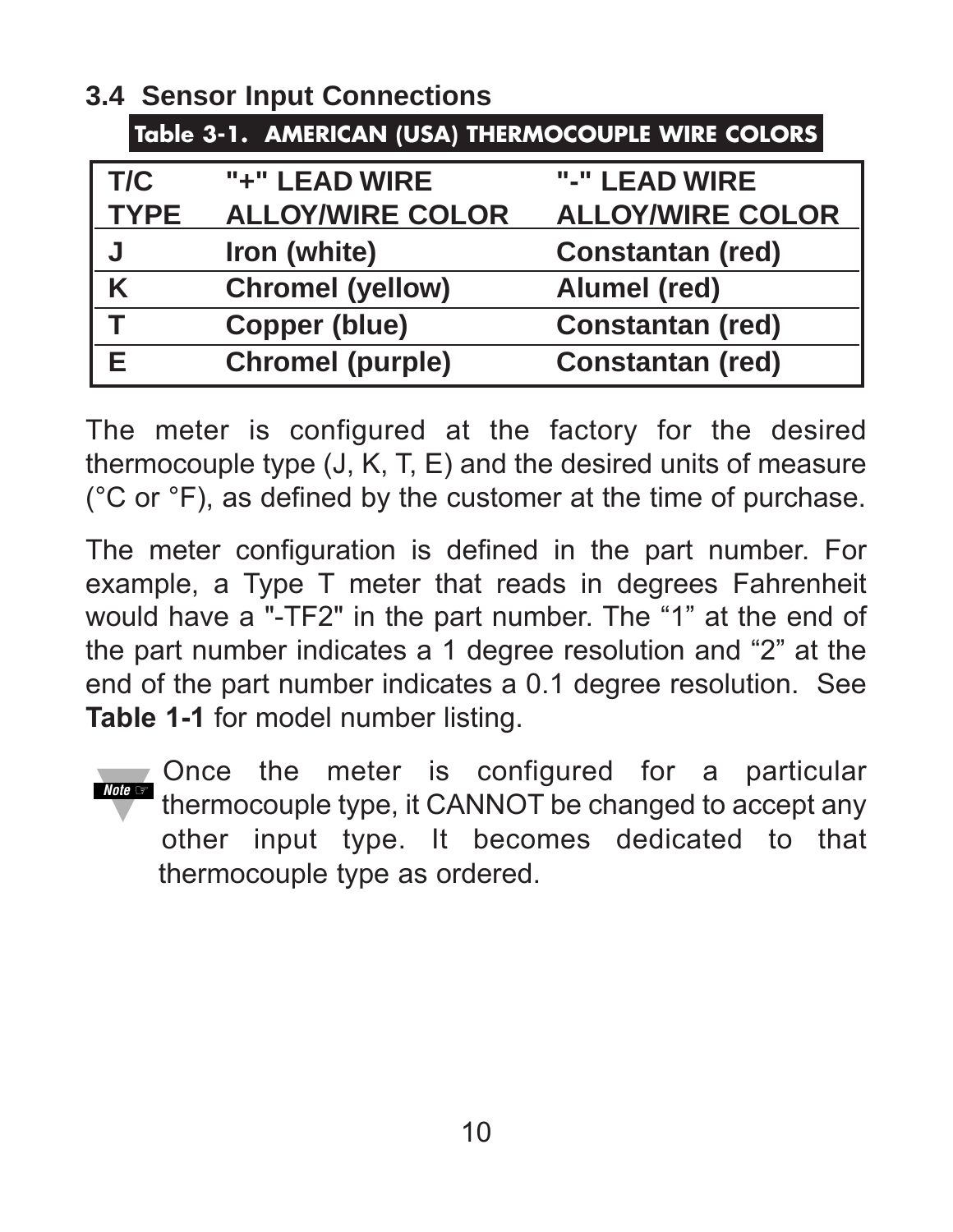# **3.4 Sensor Input Connections (Continued)**

To connect the input to the unit, attach the thermocouple probe to the 2-pin female connector that is supplied with the unit. Refer to **Figure 3-4** for wiring instructions and **Table 2-1** for wire colors.

Plug the female connector into the P3 male connector at the rear of the meter.

**Figure 2-2** shows the location of the P3 connector on the meter.

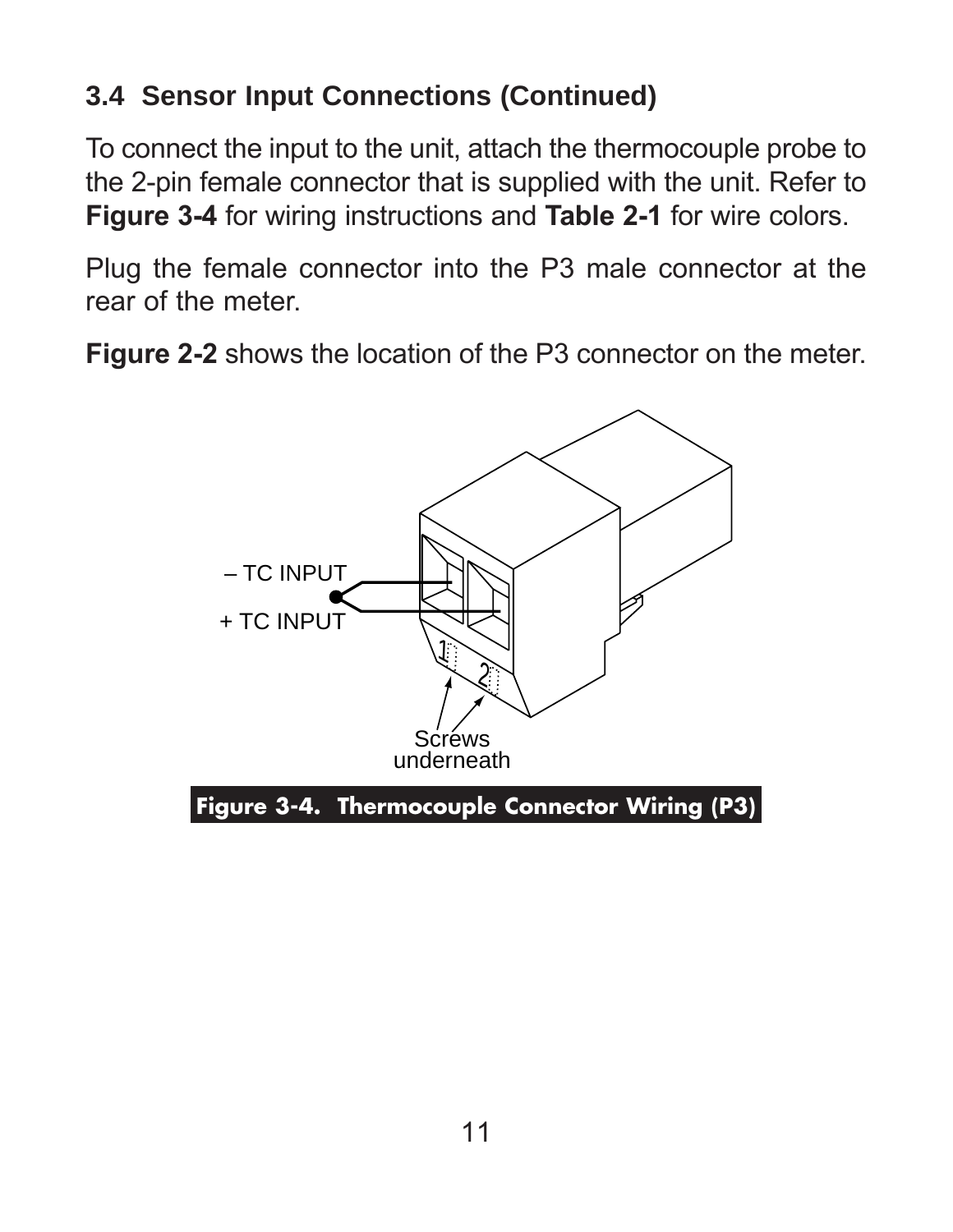# **3.5 Analog Output Connections**

The analog output is a linearized millivolt signal that is equivalent to the displayed temperature. It comes as a standard feature with every unit. The resolution of the analog output is no greater than the resolution of the display.



 $\blacksquare$  The analog output is a non-isolated signal, therefore, it is recommended that an ungrounded thermocouple probe be used to prevent ground loop problems.

To access the analog signal, attach copper wire to the 3-pin female connector that is supplied with the meter. Refer to **Figure 3-5** for wiring instructions. Plug the female connector into the P2 (male) connector at the rear of the meter.

**Figure 2-2** shows the location of the P2 connector on the meter. Note that this connector shares a common return with the "Display Hold" function.

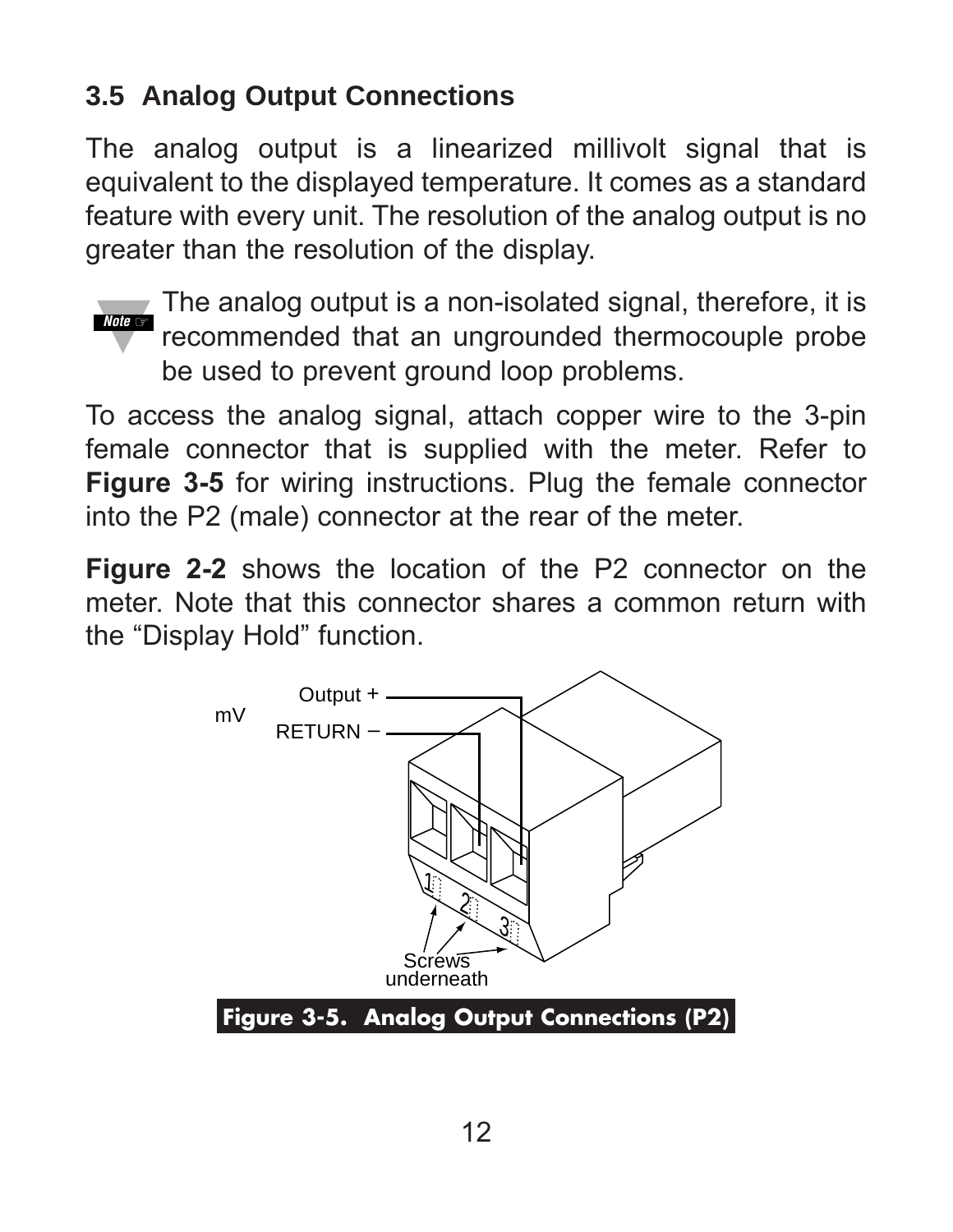# **3.6 Display Hold Connections**

The "Display Hold" function can be used to freeze the display. Connect a single pole, single throw (SPST) switch between pins 1 and 2 on the P2 connector. The display will stop updating when this switch is on. When this switch is off, the display will update itself 2.5 times per second.

To access the "Display Hold" function, attach copper wire to the 3-pin female connector that is supplied with the meter. Refer to **Figure 3-6** for wiring instructions. This connector shares a common return with the Analog Output. Plug the female connector into the P2 connector at the rear of the meter. **Figure 2-2** shows the location of the P2 connector on the meter.

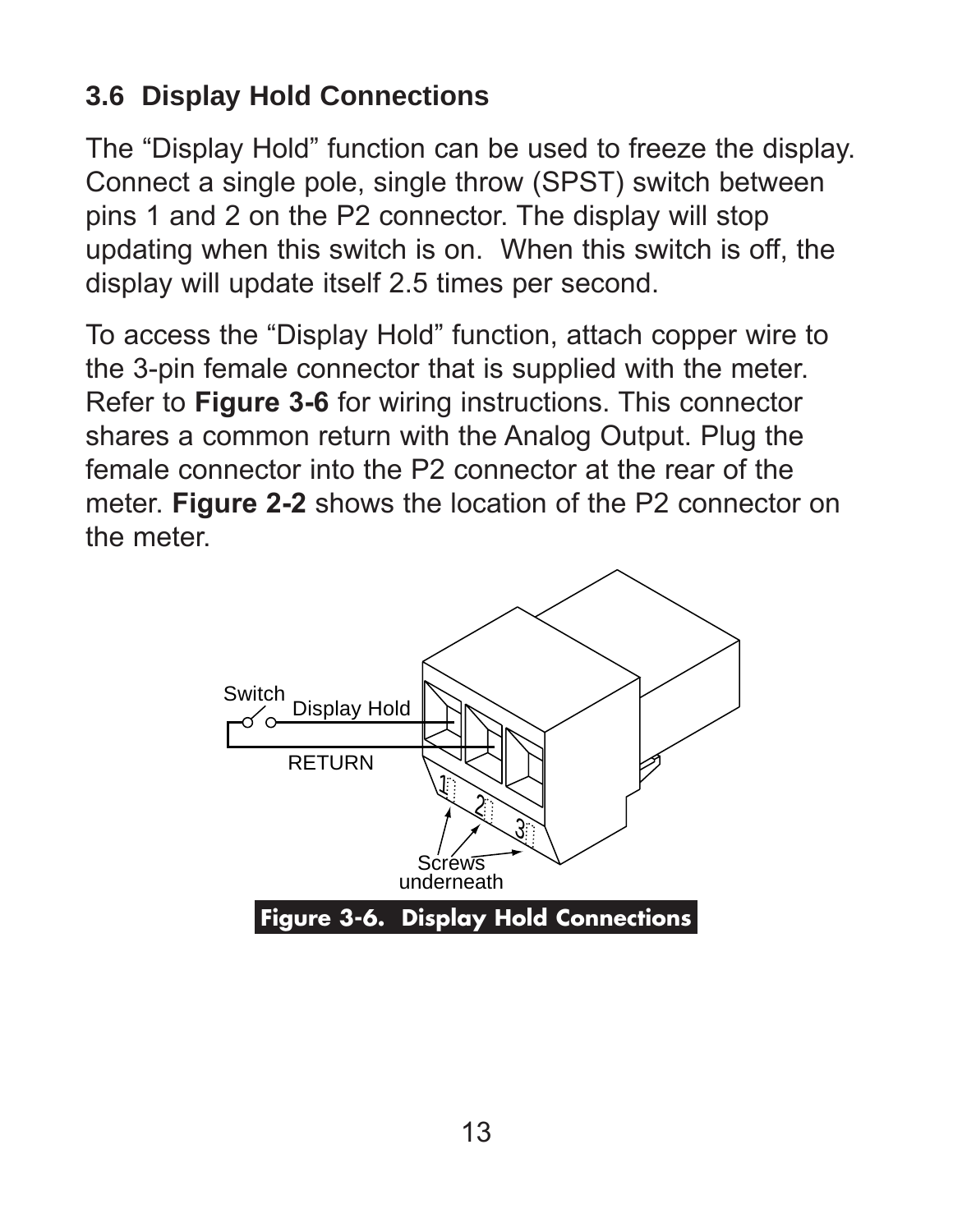### **3.7 Main Power Connections**

Connect the ac main power connections as shown below.

**WARNING:** Do not connect ac power to your meter until you have completed all input and output connections. Failure to do so may result in injury! This device must only be installed electrically by specially trained electrician with corresponding qualifications. The main power input to the unit as well as the AC input signal to be measured must agree with the wiring instruction.

The meter is factory set to the power specified by the customer at the time of ordering. The voltage is printed on the Label under Input power.



Refer to **Section 3-2** to convert from one configuration to another.

To connect power to the unit, attach wires from the ~AC power cord to the orange 3-pin female connector that is supplied with the meter. Refer to **Figure 3-7** for wiring instructions. Plug the female connector into the orange P1 (male) connector at the rear of the meter. **Figure 2–2** shows the location of P1 on the meter.

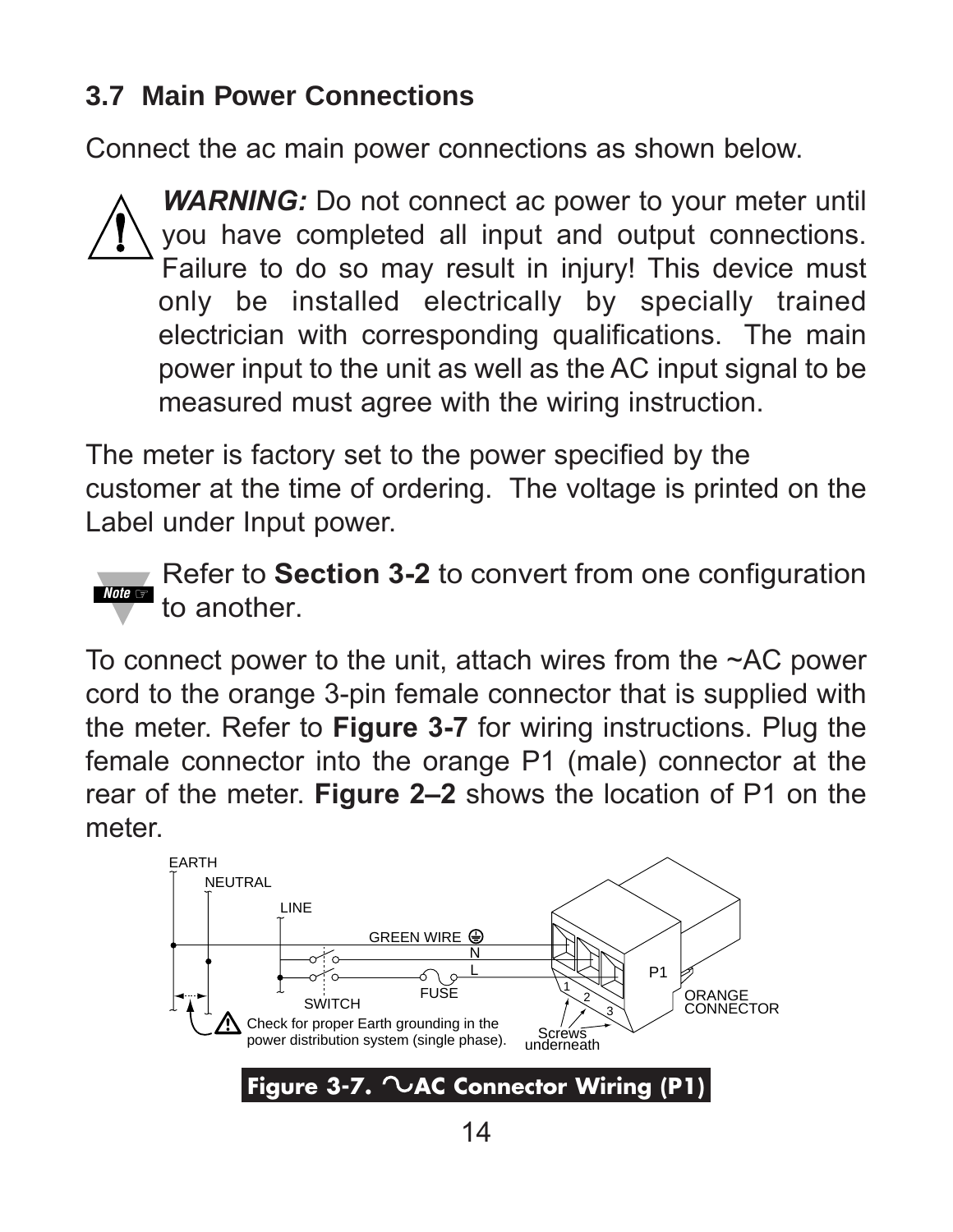# **DC WIRING**

The meter can be configured at the factory to operate on a 9–26 VDC non-isolated power. The DC voltage option is specified at the time of ordering. See **Table 1-3** for model number listing. An AC powered meter cannot be converted to a DC powered meter or vice versa.

To connect power to the unit, attach the DC power wires to the orange 3-pin female connector that is supplied with the meter. Refer to **Figure 3-8** for wiring instructions. Plug the female connector into the orange P1 (male) connector at the rear of the meter. **Figure 2-2** shows the location of P1 on the meter.

-TC input (P3-1) is internally connected to 9–26Vdc –DC Return (P1-1), therefore, it is recommended that an ungrounded thermocouple probe be used to prevent ground problems. **Note** ☞

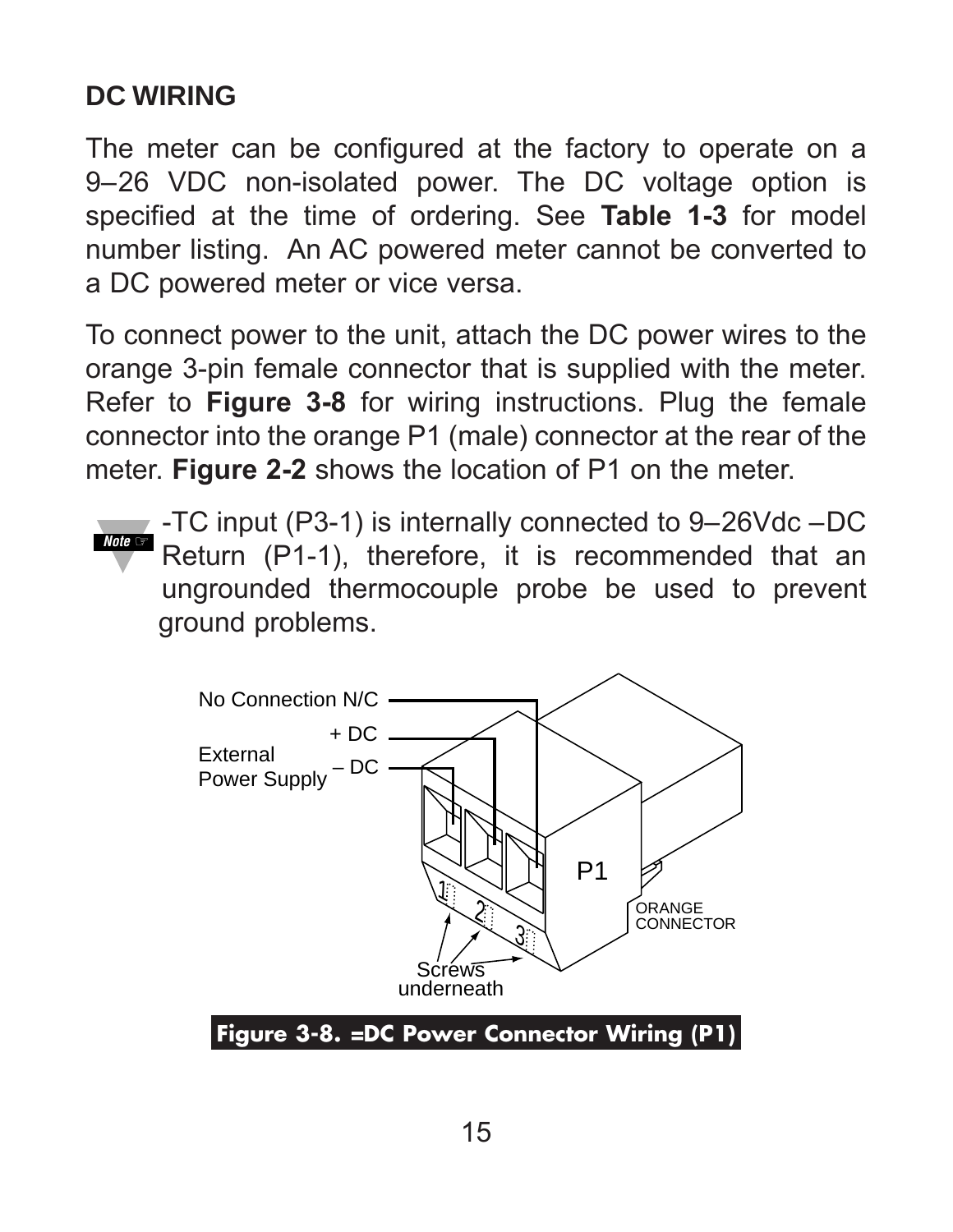### **3.8 Disassembly/Assembly**



You must go through the following steps in order to remove the printed circuit board from the case if you want to change from 115VAC to 230VAC (or vice versa) or to change from Fahrenheit to Celsius (or vice versa). These changes must be performed by a qualified technician in order to avoid damage to the unit.



*WARNING:* Do not connect ac power to your meter until you have completed all input and output connections. Failure to do so may result in injury!

- 1. Remove power and all wire connections from the unit.
- 2. Unplug the three connectors (P1, P2, and P3) from the back of the meter. Grasp them firmly on the top and bottom of the connector and pull. **Figure 3-9** shows the location of the three connectors.
- 3. Remove the friction fit lens by prying down and forward from the top of the meter. Remove the mounting screws from the rear of the panel backplate. Slide the unit out of the panel (if it is installed in a panel).
- 4. The printed circuit board is held in place by a tab and notch system located next to the P1 connector, pin 1 (refer to **Figure 3-9**). The tab is on the case and the notch is on the edge of the PC Board. Hold the meter with the display facing away from you. Gently pry the tab (on the back corner of the case) out with the edge of your finger, while pushing the back of the PC Board out through the front of the meter. The PC Board will slide out the front, free from the case.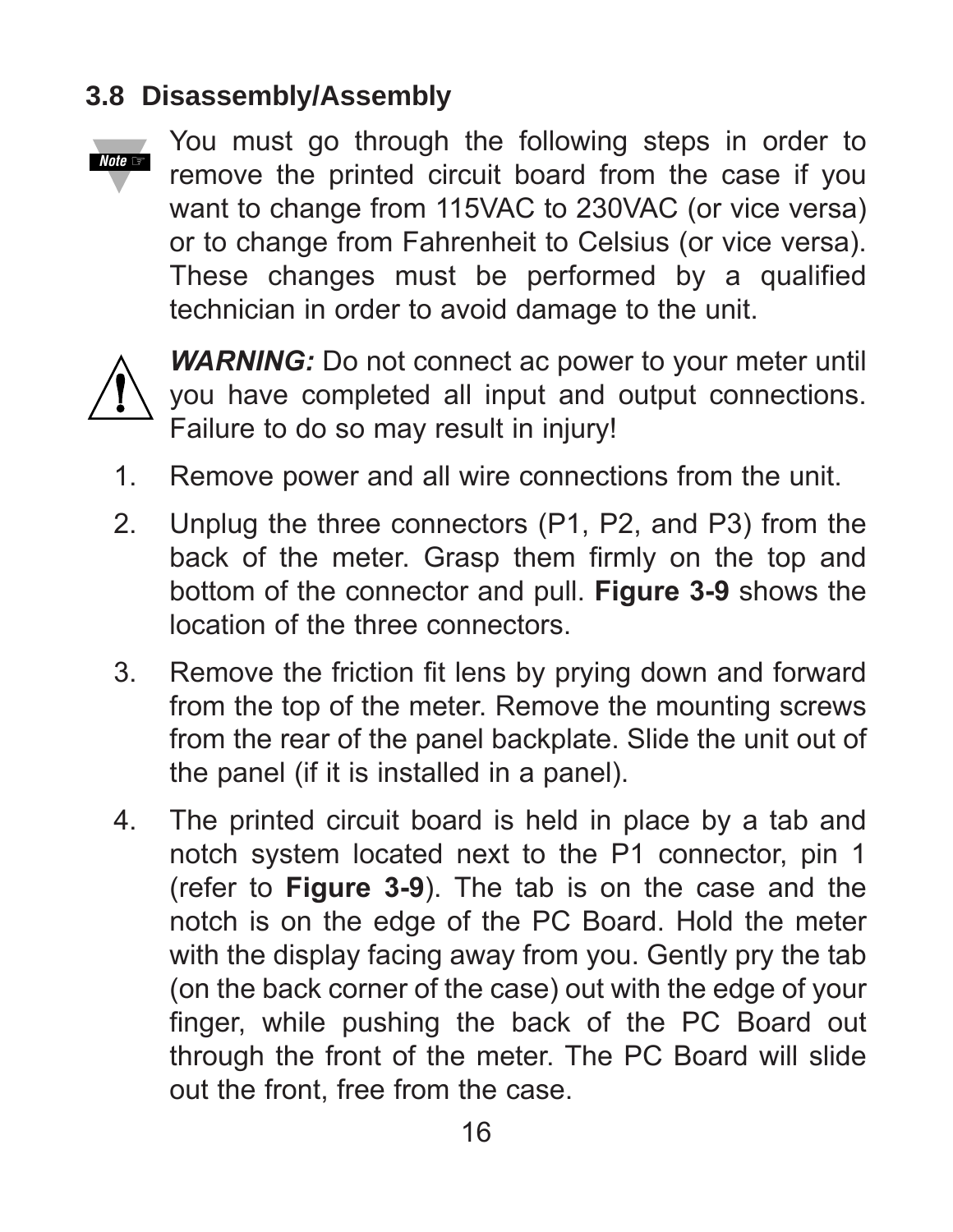

When re-installing the printed circuit board:

- 1. Hold the case (with the two mounting holes facing upwards and to the right side of the case) in the left hand.
- 2. Hold the printed circuit board with the components showing (soldered side down) in the right hand.
- 3. Slip the component board into the case and slide in as far as it will go. You will also have to release the tab at the rear on the other side of the case (turn case over) to allow the board to fit all the way inside the case.
- 4. Go through steps 3 thru 5 in Section 3.3 in order to re-install the backplate and screws, and also install the lens.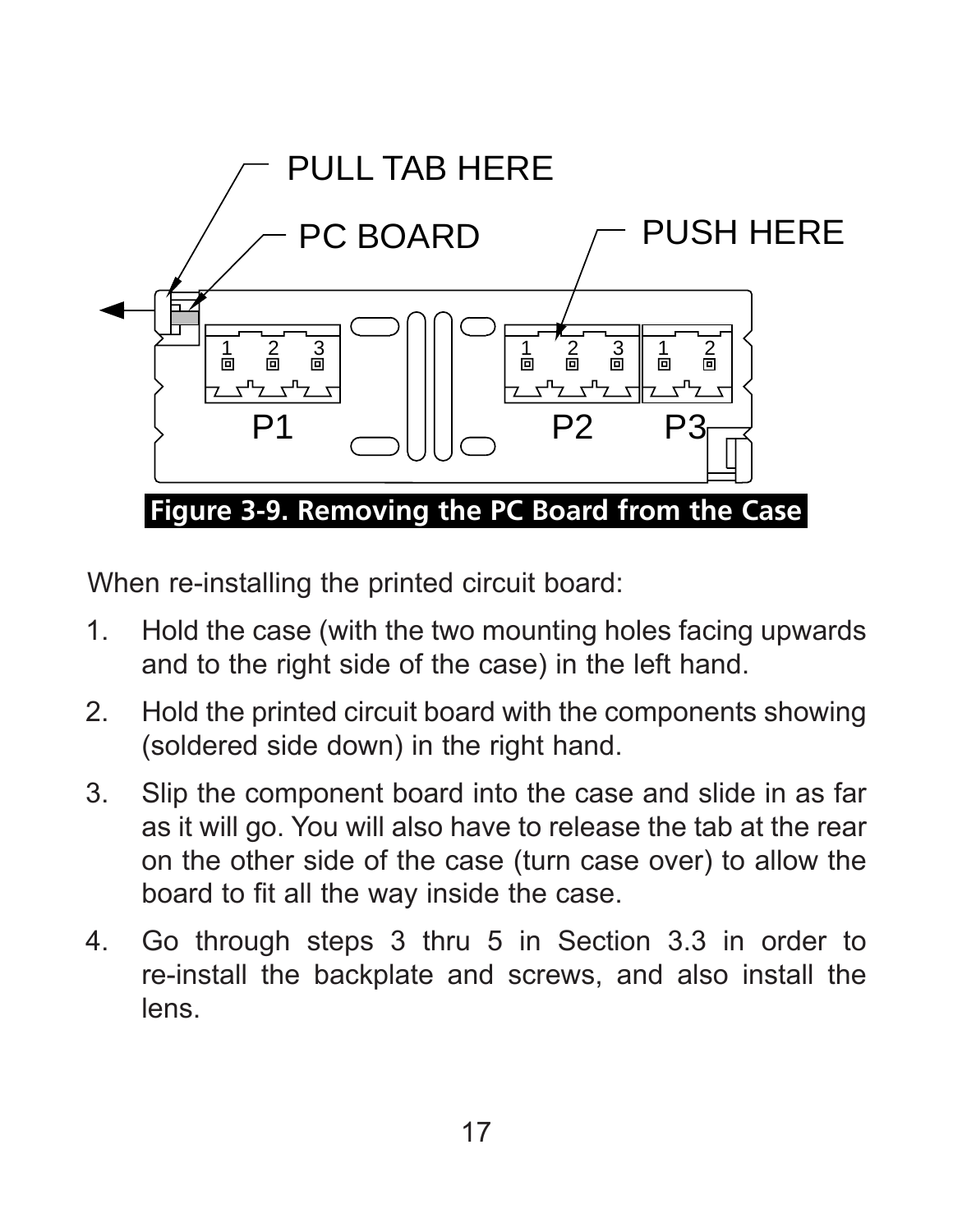# **SECTION 4 OPERATION AND CALIBRATION**



**Important:** These changes must be performed by a qualified technician.



*WARNING:* Do not connect ac power to your meter until you have completed all input and output connections. Failure to do so may result in injury!

- 1. Wire the meter according to the wiring section. This includes power, thermocouple and analog signal connections.
- 2. Apply power to the meter and the display will show the temperature of the probe.

The meter is shipped from the factory calibrated to the accuracy as specified. No re-calibration is necessary. In the event that there is a desire to check the calibration, the following procedure is given.

# **4.1 EQUIPMENT REQUIRED**

- Meter
- Extension grade thermocouple wire
- a small screwdriver
- a precision Thermocouple Calibrator

### **OR**

- a precision Millivolt Source (0.001 resolution) used in conjunction with an Electronic Ice Point
- copper wire

# **OR**

- a precision Millivolt Source (0.001 resolution) used in conjunction with an ice bath
- copper wire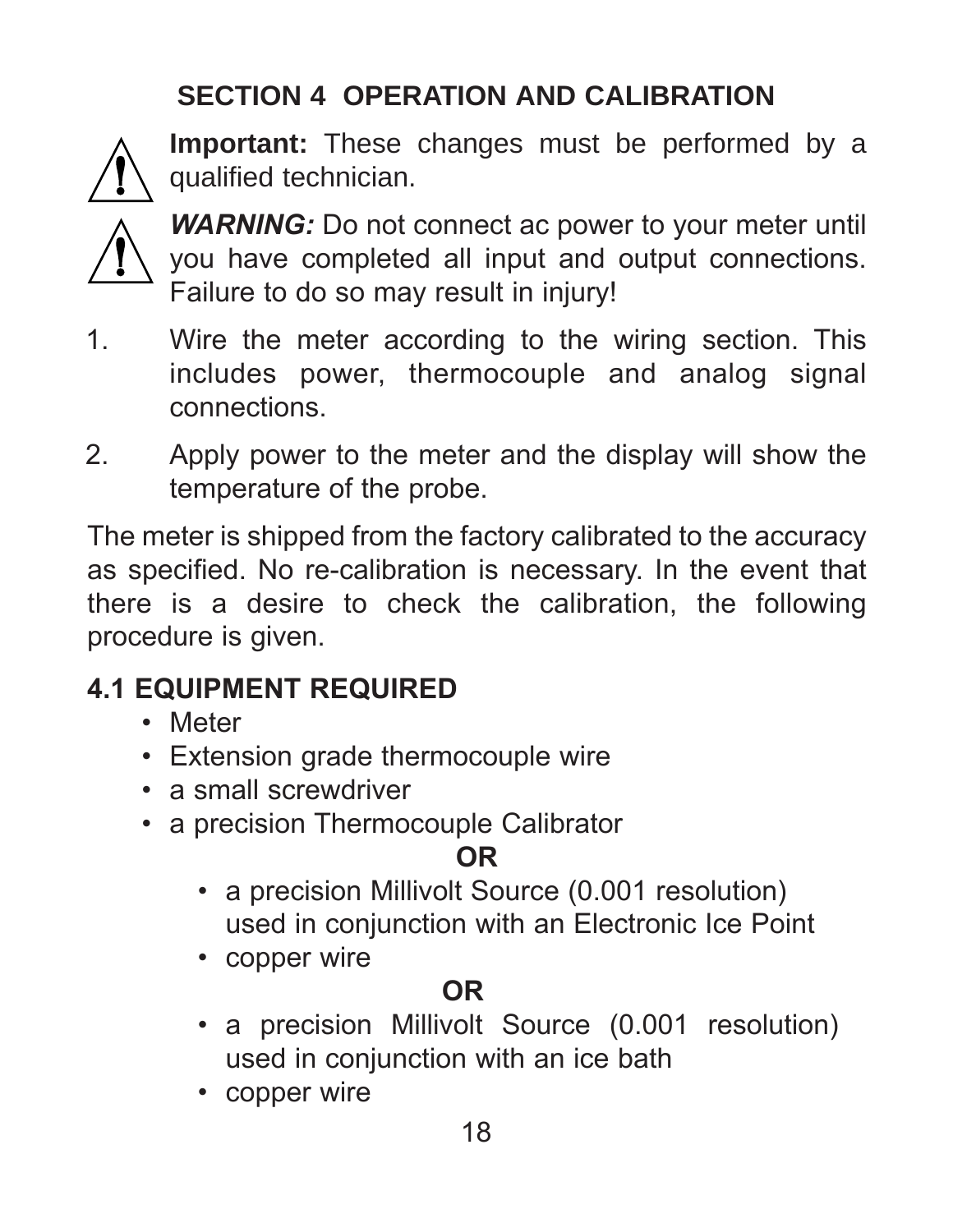Meter calibration must be performed using a thermocouple calibrator. If a millivolt source is used instead, be sure to connect the output of the millivolt source to an Omega MCJ Electronic Ice Point (or equivalent) of the appropriate thermocouple type (or an ice bath). Doing this will compensate for the cold junction errors. **Note** ☞

# **4.2 CALIBRATION PROCEDURE**

Refer to Section 4.2.1 for details on how to calibrate the meter using the Thermocouple Calibrator. Refer to Section 4.2.2 for details on how to calibrate the meter using the Millivolt Source.

### **4.2.1 Thermocouple Calibrating**

1. **Disconnect the power from the meter.** Remove the front lens. Notice the the zero potentiometer (pot) is located to the left of the display and the span potentiometer is located to the right of the display.

Refer to **Figure 4-1** for the location of the calibration pots.

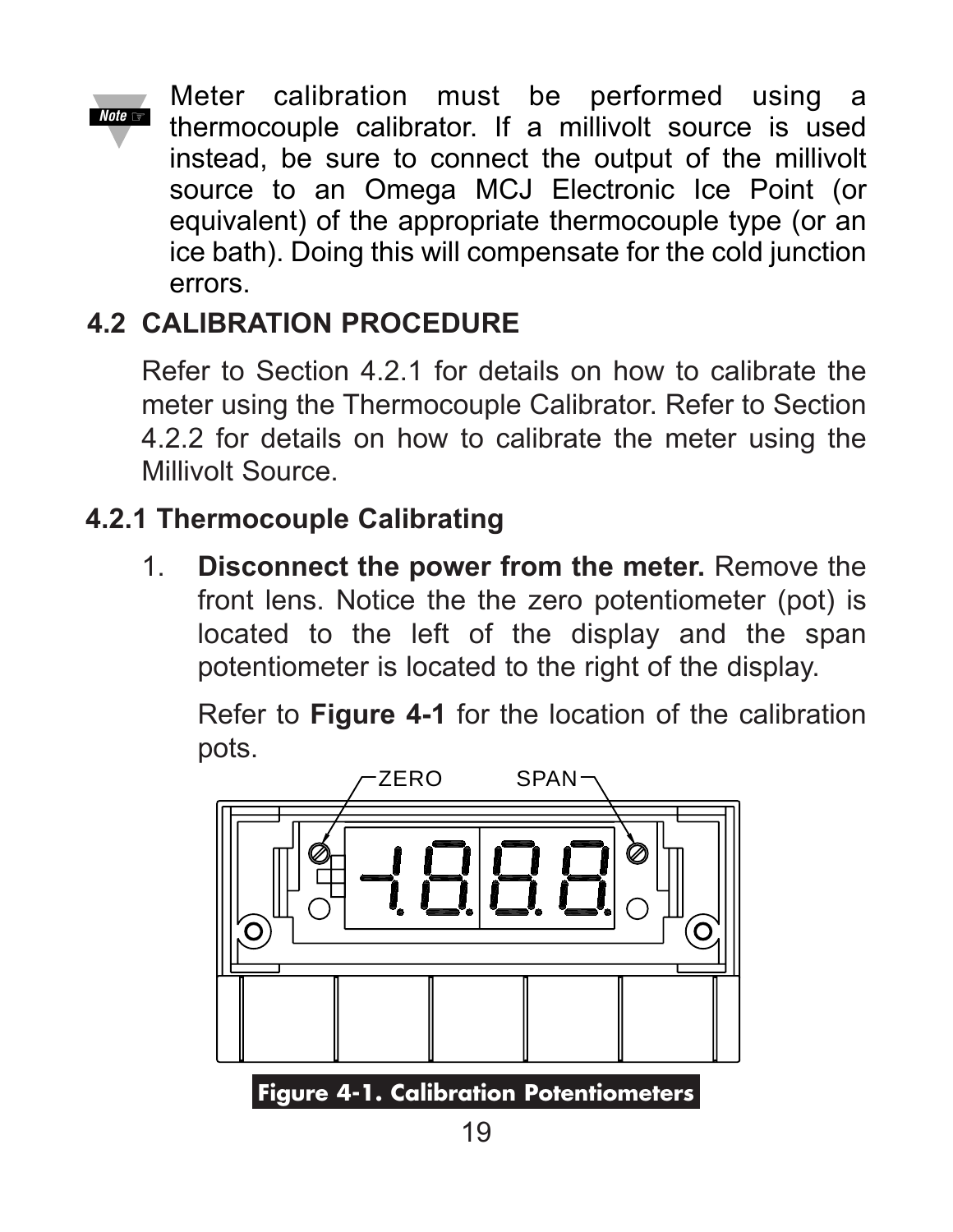2. Connect the thermocouple calibrator output signal to the thermocouple input connector P3 as shown in Figure 4-2. Connect the negative (red) thermocouple wire to connector P3, Pin 1. Connect the positive thermocouple wire to connector P3, Pin 2. Be sure to observe polarity and use the correct thermocouple wire (Type J wire for Type J meter).



#### **Figure 4-2. Calibration a Thermocouple Calibrate**

3. Connect the power to the meter. Allow 30 minute warm up before calibration of 0.1° resolution meters. Refer to the appropriate model number in **Table 4-1** for the proper calibration points for your particular meter.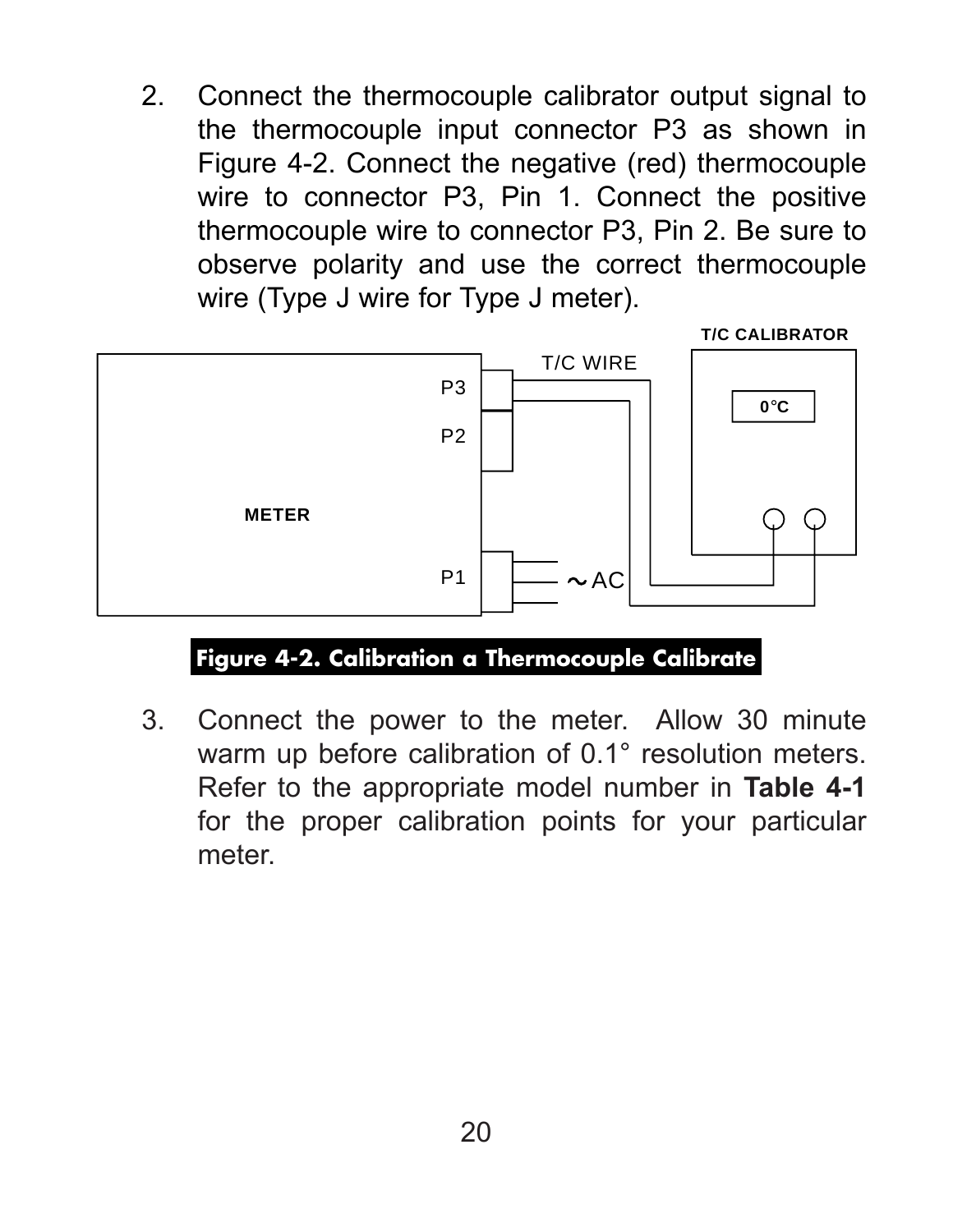- 4. Set the thermocouple calibrator to match the thermocouple type of your meter. Adjust the thermocouple calibrator to output the temperature shown in the first line of column 2. Check to see that the unit displays the temperature shown in column 3. If not, adjust the zero potentiometer until it reads that simulated value. For example, if the meter has a "-JC2" in the model number, set the calibrator for 0.0°C and the unit display should show -0.2°C.
- 5. Adjust the thermocouple calibrator to output the temperature shown in the second line of column 2. Check to see that the unit displays the temperature shown in column 2. If not, adjust the span pot until it reads that simulated value. For example, if the meter has a "-JC2" in the model number, set the calibrator for 170.0°C and the meter display should show 170.0°C.
- 6. After adjusting the pots, go back and verify both temperature readings. Repeat steps 4 and 5 as required.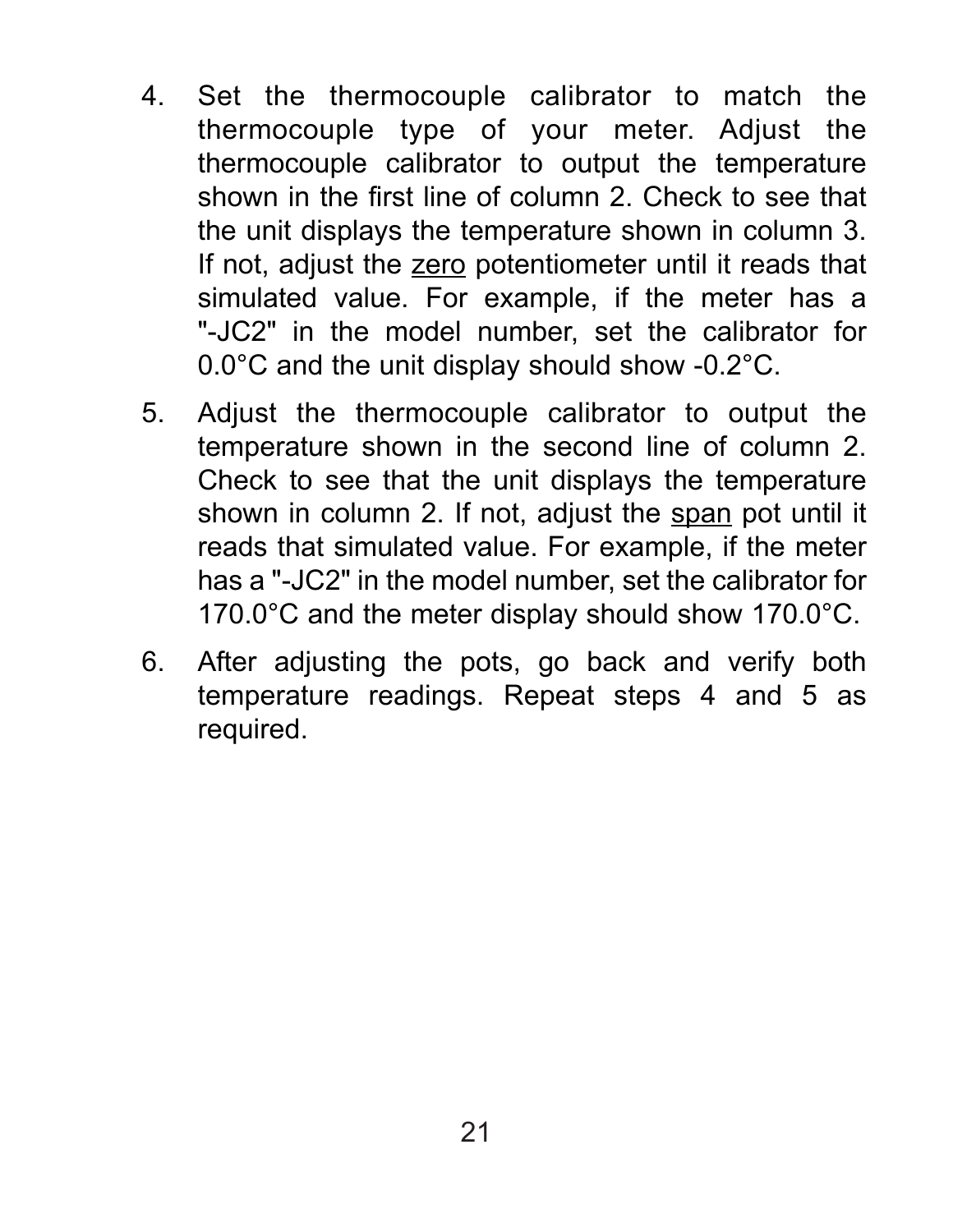#### **TABLE 4-1**

### **CALIBRATION VALUES WHEN USING THERMOCOUPLE CALIBRATOR**

| <b>MODEL</b>  | <b>T/C CALIBRATOR</b> | <b>METER</b>    | <b>POT TO</b> |
|---------------|-----------------------|-----------------|---------------|
| <b>OPTION</b> | <b>DISPLAY</b>        | <b>DISPLAY</b>  | <b>ADJUST</b> |
| $*$ -JF1      | $32^{\circ}F$         | $32^{\circ}F$   | Zero          |
|               | 1346°F                | 1346°F          | Span          |
| $*$ -JF2      | 32.0°F                | 31.6°F +        | Zero          |
|               | 167.0°F               | 167.0°F         | Span          |
| $*$ -JC1      | $0^{\circ}$ C         | $0^{\circ}$ C   | Zero          |
|               | 730°C                 | $730^{\circ}$ C | Span          |
| $-LC2$        | $0.0^{\circ}$ C       | $-0.2$ °C †     | Zero          |
|               | 170.0°C               | 170.0°C         | Span          |
| $*$ -KF1      | $32^{\circ}F$         | $31^\circ F$ †  | Zero          |
|               | 1794°F                | 1794°F          | Span          |
| $*$ -KF2      | 32.0°F                | $32.0^{\circ}F$ | Zero          |
|               | 160.0°F               | 160.0°F         | Span          |
| $*$ -KC1      | $0^{\circ}$ C         | $0^{\circ}$ C   | Zero          |
|               | 1335°C                | 1335°C          | Span          |
| $-KC2$        | $0.0^{\circ}$ C       | $0.0^{\circ}$ C | Zero          |
|               | 190.0°C               | 190.0°C         | Span          |

† Look at the end of Table 4-1 for the explanation of †.

\* Look at Table 1-1, for complete models (preface section).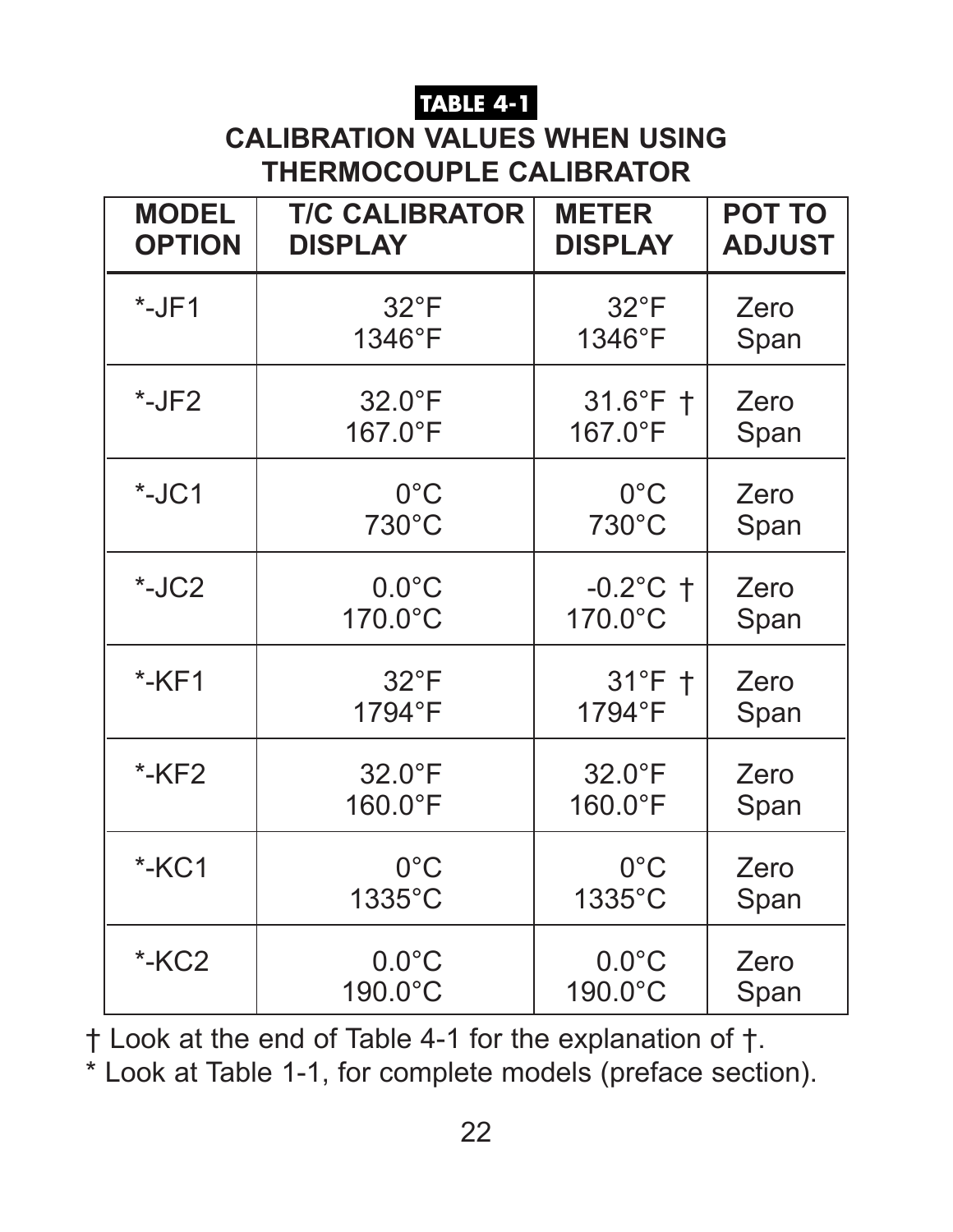#### **TABLE 4-1 (Cont'd)**

| <b>MODEL</b>  | <b>T/C CALIBRATOR</b> | <b>METER</b>       | <b>POT TO</b>  |
|---------------|-----------------------|--------------------|----------------|
| <b>OPTION</b> | <b>DISPLAY</b>        | <b>ADJUST</b>      | <b>DISPLAY</b> |
| $*$ -TF1      | $32^{\circ}F$         | $31^\circ F$ †     | Zero           |
|               | $716^{\circ}F$        | $716^{\circ}F$     | Span           |
| $*$ -TF2      | $32.0^{\circ}F$       | $32.0^{\circ}F$    | Zero           |
|               | 185.0°F               | 185.0°F            | Span           |
| $*$ -TC1      | $0^{\circ}$ C         | $0^{\circ}$ C      | Zero           |
|               | 380°C                 | 380°C              | Span           |
| $*$ -TC2      | $0.0^{\circ}$ C       | $0.0^{\circ}$ C    | Zero           |
|               | 185.0°C               | 185.0°C            | Span           |
| EET           | $32^{\circ}F$         | $31^\circ$ F †     | Zero           |
|               | 1769°F                | 1769°F             | Span           |
| EET2          | 32.0°F                | $33.0^{\circ}$ F + | Zero           |
|               | 180.0°F               | 180.0°F            | Span           |
| $E$ -EC1      | $0^{\circ}$ C         | $0^{\circ}$ C      | Zero           |
|               | $965^{\circ}$ C       | $965^{\circ}$ C    | Span           |
| ECC2          | $0^{\circ}$ C         | $0.5^{\circ}$ C †  | Zero           |
|               | 185.0°C               | 185.0°C            | Span           |

- † The best MID-RANGE accuracy is obtained when the meter is calibrated to the exact values shown in column 3, even though a small error may occur at 32°F (0°C).
- \* Look at Table 1-1, for complete models (preface section).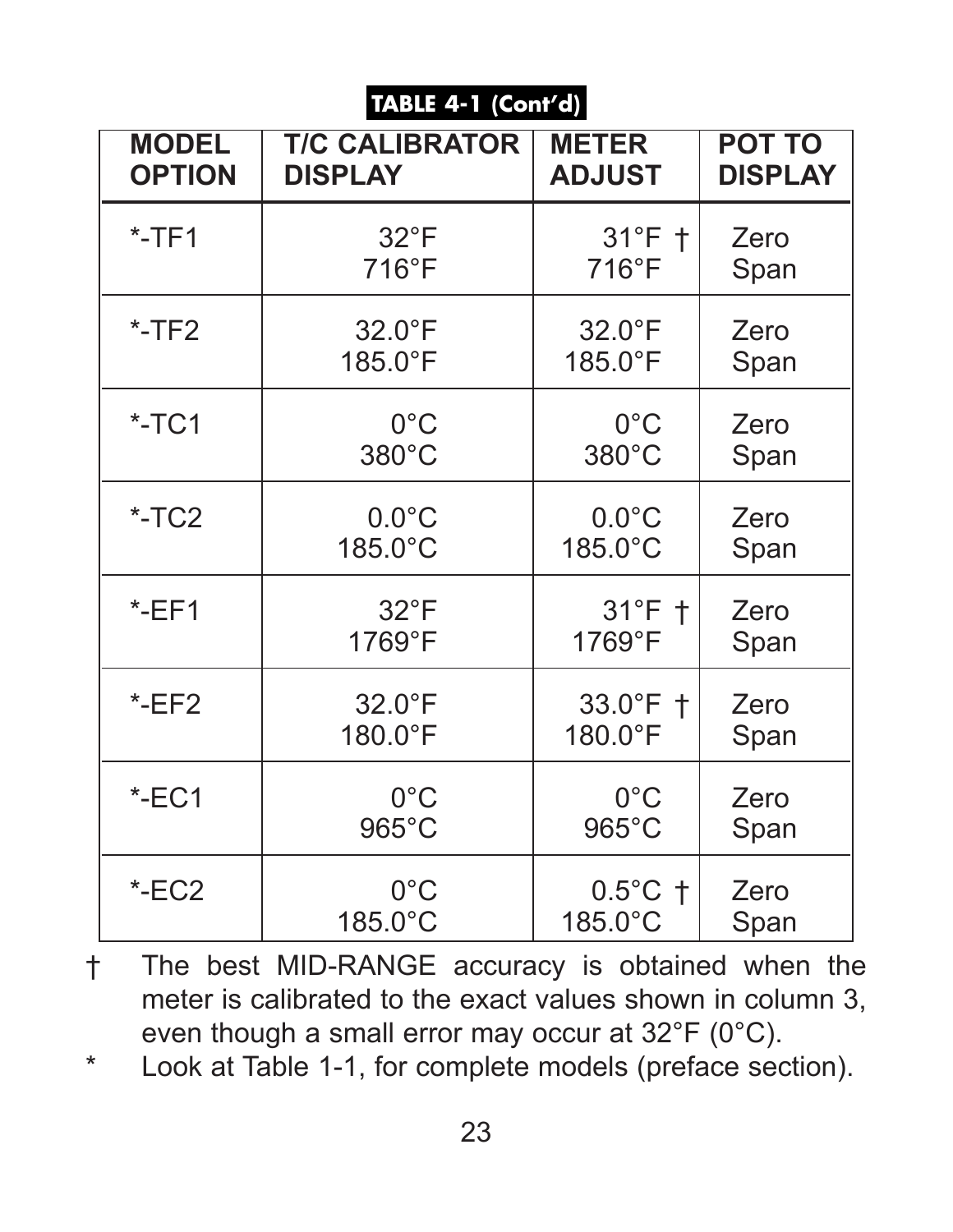### **4.2.2 Calibrating using a Millivolt Source**

1. **Disconnect the power from the meter.** Remove the front lens. Notice the the zero potentiometer is located to the left of the display and the span potentiometer is located to the right of the display.

Refer to **Figure 4-1** for the location of the calibration pots.

2. Connect the millivolt source to the MCJ Electronic Ice Point or ice bath which in turn connects to the thermocouple input connector P3 as shown in Figure 4-3. Connect the negative (red) thermocouple wire to connector P3, Pin 1. Connect the positive thermocouple wire to connector P3, Pin 2. Be sure to observe polarity and use the correct thermocouple wire (Type J wire for Type J meter).

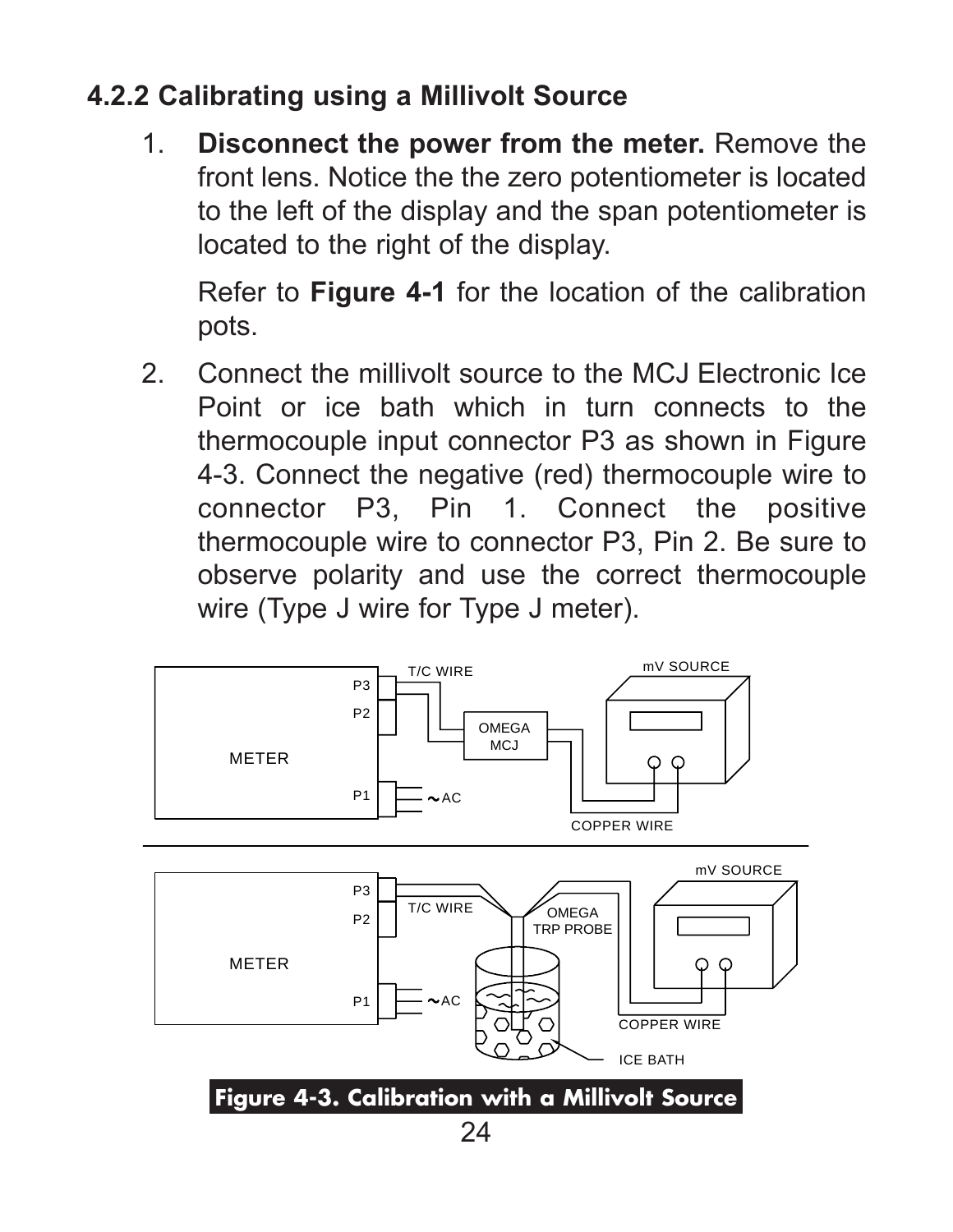- 3. **Connect the power to the meter.** Refer to the appropriate model number in Table 4-2 for the proper calibration points for your particular meter.
- 4. Adjust the millivolt source to output the millivolt value shown on the first line of column 2. Check to see that the meter displays the temperature indicated in column 3. If not, adjust the zero potentiometer until it reads that simulated value. For example, if the meter has a "-JC2" in the model number, set the millivolt source for 0.0 and the meter display should show 0°C.
- 5. Adjust the millivolt source to output the millivolt value shown on the second line of column 2. Check to see that the meter displays that same value. If not adjust the span pot until it reads that simulated value. For example, if the meter has a "-JC1" in the model number, set the millivolt source for 41.013 and the meter display should show 730°C.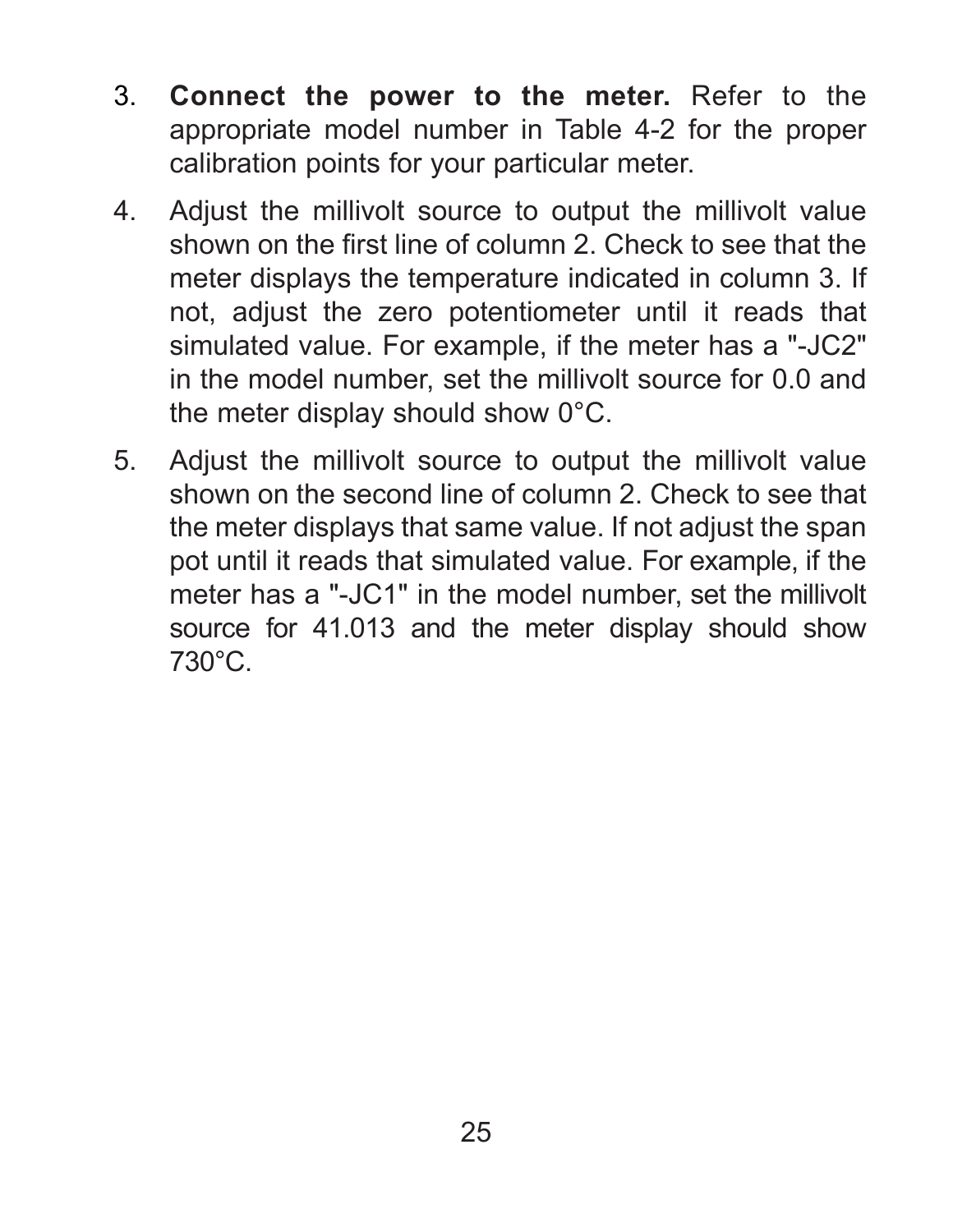#### **TABLE 4-2**

#### **CALIBRATION VALUES WHEN USING A MILLIVOLT SOURCE**

| <b>MODEL</b><br><b>OPTION</b> | <b>MILLIVOLT</b><br><b>VALUE FROM</b><br><b>MILLIVOLT</b><br><b>SOURCE</b> | <b>METER</b><br><b>DISPLAY</b>          | <b>POT TO</b><br><b>ADJUST</b> |
|-------------------------------|----------------------------------------------------------------------------|-----------------------------------------|--------------------------------|
| $*$ -JF1                      | 0.0                                                                        | $32^{\circ}F$                           | Zero                           |
|                               | 41.013                                                                     | 1346°F                                  | Span                           |
| $*-JF2$                       | 0.0<br>3.917                                                               | $31.6^{\circ}F$<br>$\dagger$<br>167.0°F | Zero<br>Span                   |
| $*$ -JC1                      | 0.0                                                                        | $0^{\circ}$ C                           | Zero                           |
|                               | 41.013                                                                     | 730°C                                   | Span                           |
| $*$ -JC2                      | 0.0<br>9.113                                                               | $-0.2$ °C<br>$\ddagger$<br>170.0°C      | Zero<br>Span                   |
| $*$ -KF1                      | 0.0<br>40.449                                                              | $31^{\circ}F$<br>$^\dagger$<br>1794°F   | Zero<br>Span                   |
| $*$ -KF2                      | 0.0                                                                        | $32.0^{\circ}F$                         | Zero                           |
|                               | 2.896                                                                      | 160.0°F                                 | Span                           |
| $*$ -KC1                      | 0.0                                                                        | $0^{\circ}$ C                           | Zero                           |
|                               | 53.611                                                                     | 1335°C                                  | Span                           |
| $*$ -KC <sub>2</sub>          | 0.0                                                                        | $0.0^{\circ}$ C                         | Zero                           |
|                               | 7.737                                                                      | 190.0°C                                 | Span                           |

† Look at the end of Table 4-2, for the explanation of †.

\* Look at Table 1-1, for complete models (preface section).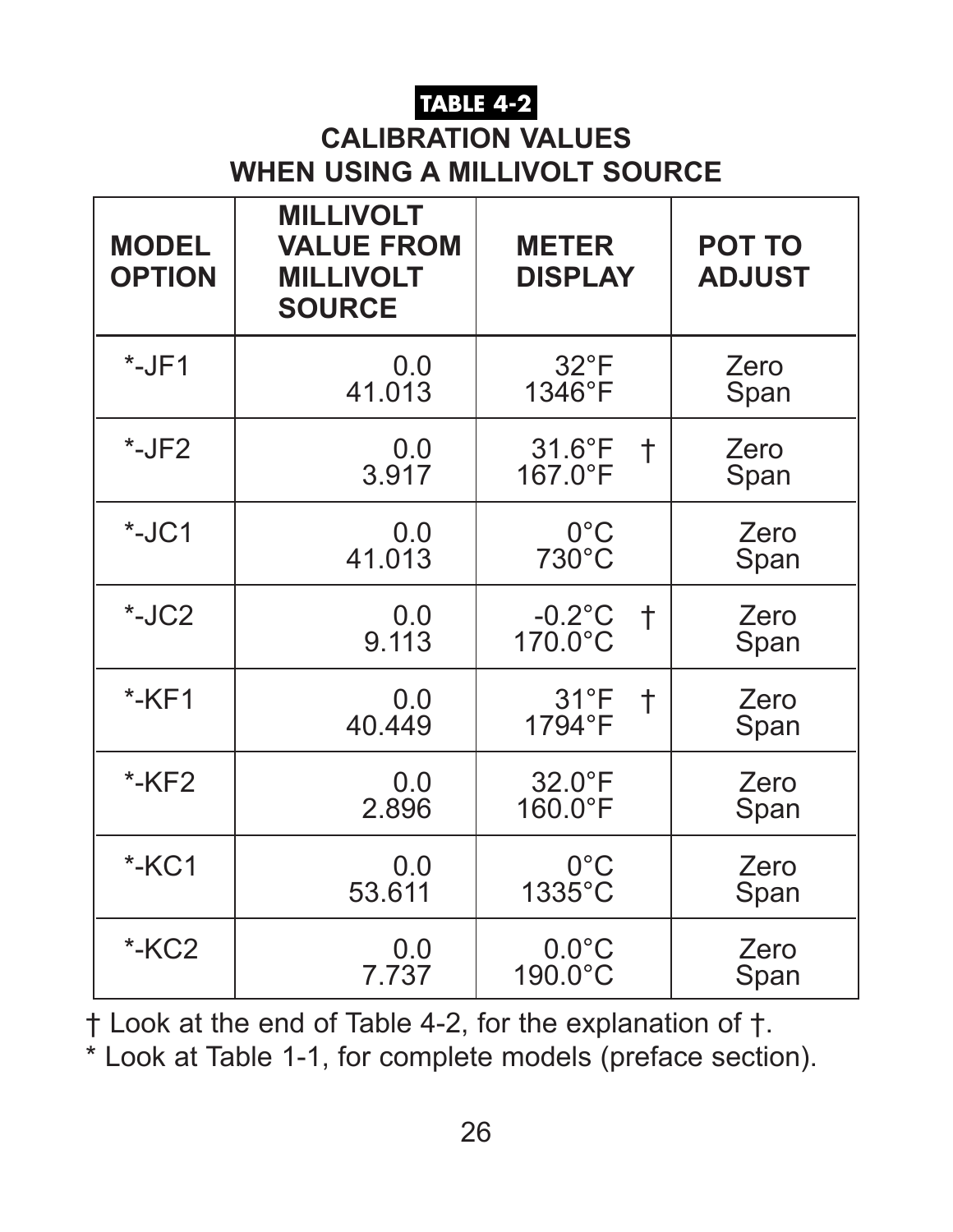#### **TABLE 4-2 (Cont'd)**

| <b>MODEL</b><br><b>OPTION</b> | <b>MILLIVOLT</b><br><b>VALUE FROM</b><br><b>MILLIVOLT</b><br><b>SOURCE</b> | <b>METER</b><br><b>DISPLAY</b>                | <b>POT TO</b><br><b>ADJUST</b> |
|-------------------------------|----------------------------------------------------------------------------|-----------------------------------------------|--------------------------------|
| $*$ -TF1                      | 0.0<br>19.638                                                              | $31^{\circ}F$<br>$\ddagger$<br>$716^{\circ}F$ | Zero<br>Span                   |
| $*$ -TF2                      | 0.0<br>3.584                                                               | $32.0^{\circ}F$<br>185.0°F                    | Zero<br>Span                   |
| $*$ -TC1                      | 0.0<br>19.638                                                              | $0^{\circ}$ C<br>380°C                        | Zero<br>Span                   |
| $*$ -TC2                      | 0.0<br>8.495                                                               | $0.0^{\circ}$ C<br>185.0°C                    | Zero<br>Span                   |
| $E$ -EF1                      | 0.0<br>73.727                                                              | $31^{\circ}F$<br>$^\dagger$<br>1769°F         | Zero<br>Span                   |
| $E$ -EF2                      | 0.0<br>5.130                                                               | $33.0^{\circ}F$<br>Ť<br>$180.0$ °F            | Zero<br>Span                   |
| $E$ -EC1                      | 0.0<br>73.727                                                              | $0^{\circ}$ C<br>$965^{\circ}$ C              | Zero<br>Span                   |
| ECC2                          | 0.0<br>12.314                                                              | $0.5^{\circ}$ C<br>$\pm$<br>185.0°C           | Zero<br>Span                   |

† The best MID-RANGE accuracy is obtained when the meter is calibrated to the exact values shown in column 3, even though a small error may occur at 32°F (0°C).

\* Look at Table 1-1, for complete models (preface section).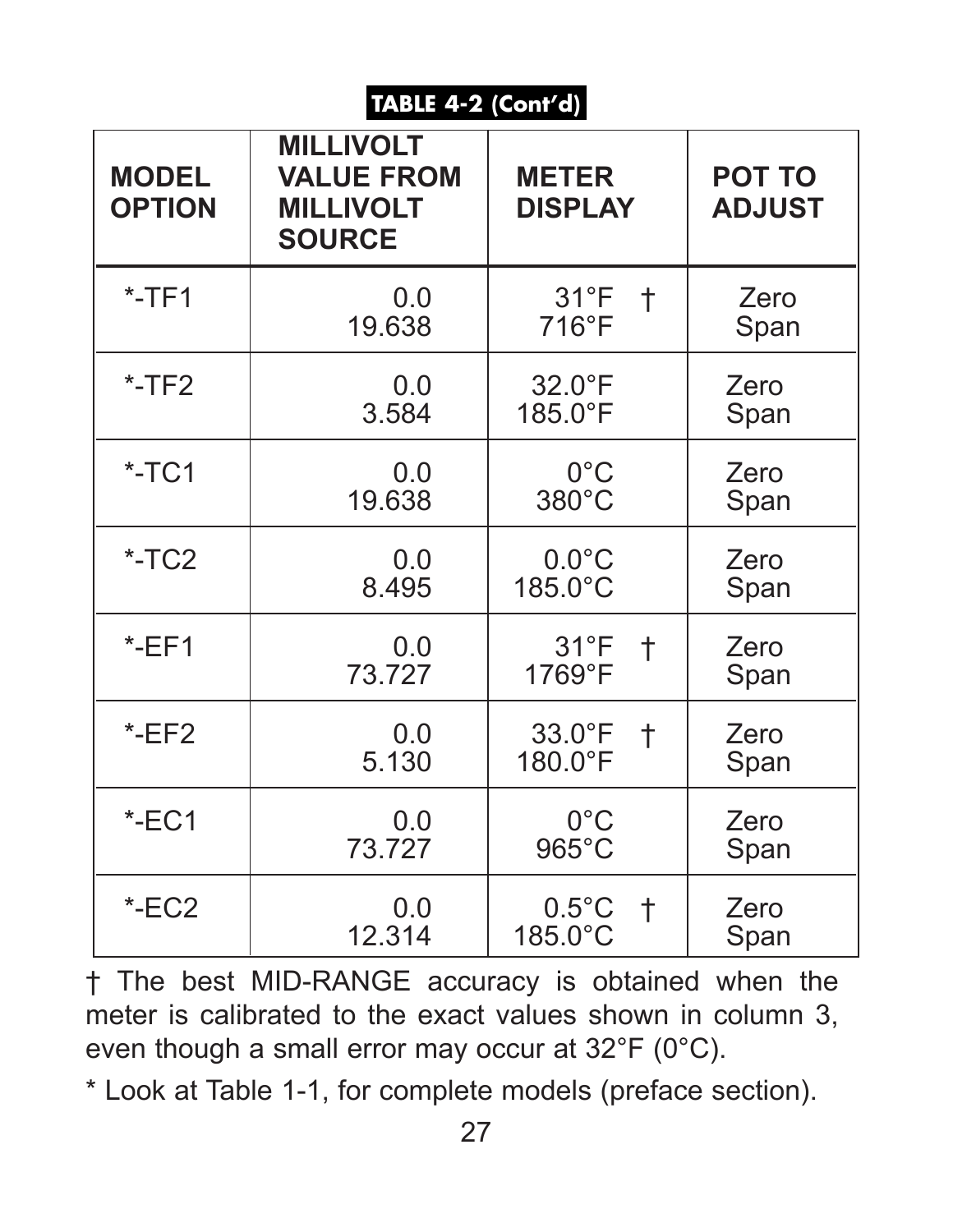# **SECTION 5 SPECIFICATIONS**

### **INPUT TYPE**

| Configuration: Single-ended (-TC lead connected to Analog Return)    |
|----------------------------------------------------------------------|
|                                                                      |
| Sensor-wire resistance effect per conductor:                         |
| Type E: 50 $\mu$ deg/deg/ $\Omega$ , up to 2000 $\Omega$             |
|                                                                      |
| Sensor-break Indication: Meter displays positive overrange (upscale) |

#### **NOISE REJECTION**

| CMV <sub>†</sub> , Analog RTN to PWR GND: Dielectric strength to 1500 V |                               |
|-------------------------------------------------------------------------|-------------------------------|
|                                                                         | transient per 260 Volt rms or |
|                                                                         | DC working voltage.           |
|                                                                         |                               |

#### **ACCURACY at 25°C**

| Range for rated accuracy: |  |
|---------------------------|--|
|                           |  |
|                           |  |
|                           |  |
|                           |  |
|                           |  |
|                           |  |

#### **ANALOG OUTPUT (linearized)**

| on $^{\circ}$ C. $\pm$ 1.8mV on $^{\circ}$ F |
|----------------------------------------------|
|                                              |

#### **ANALOG TO DIGITAL CONVERSION**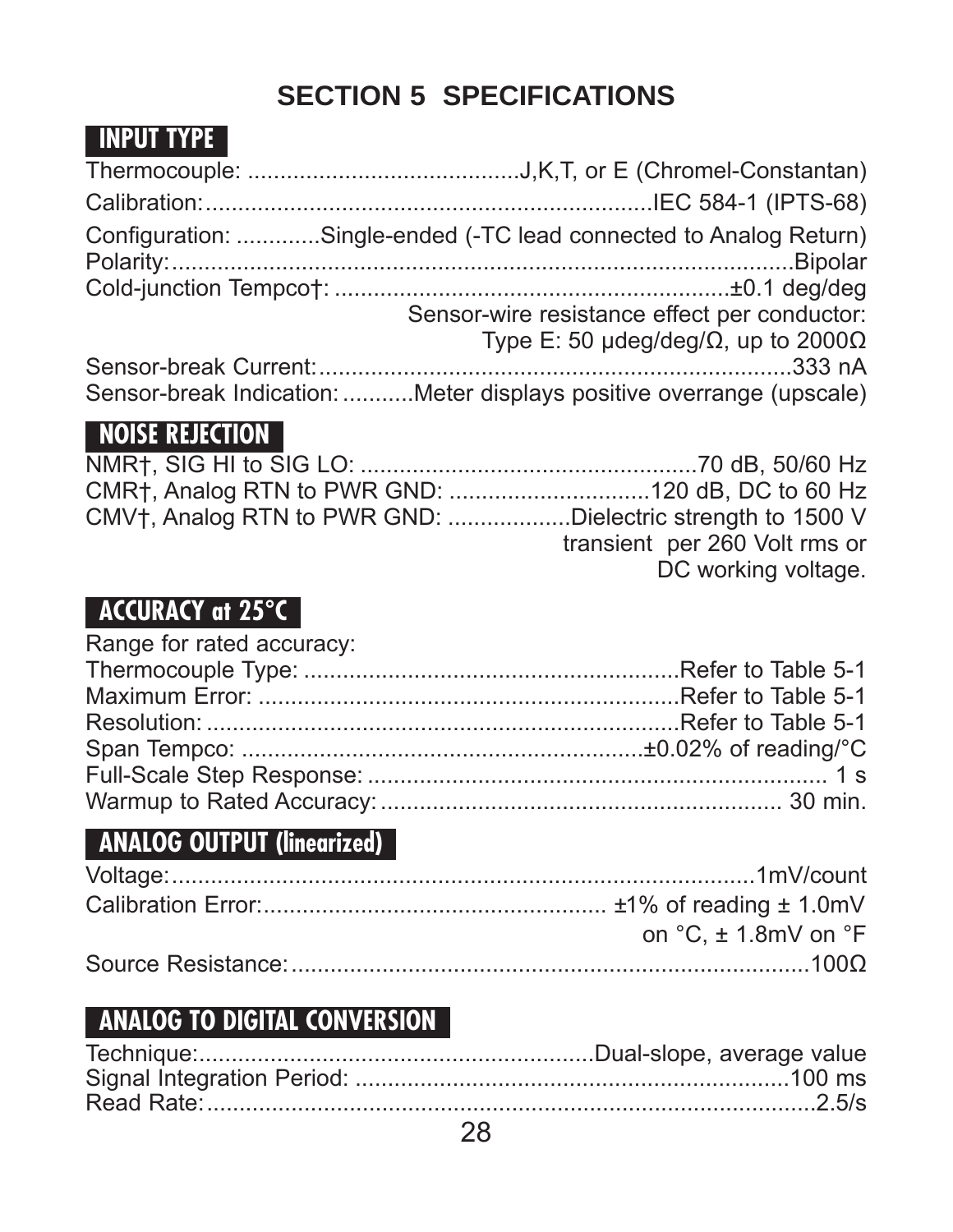### **DISPLAY**

| Overrange Indication: Three least-significant digits blank |
|------------------------------------------------------------|
|                                                            |
| Green - optional                                           |

### **DIGITAL INPUTS**

|--|--|--|--|--|

### **ENVIRONMENTAL**

### **MECHANICAL DIMENSIONS**

| Maximum: 0.25" (6.35 mm) |
|--------------------------|

#### **POWER**

| 10 mA at 230Vac                                                     |
|---------------------------------------------------------------------|
| $(2.4 \text{ watts max.})$                                          |
| External Fuse Protection Needed:  UL Slow-blow, 30mA (1/32), 115Vac |
| (single unit) UL Slow-blow, 15mA (1/64), 230Vac                     |
|                                                                     |
|                                                                     |
|                                                                     |
|                                                                     |

† Refer to the Glossary in Section 6.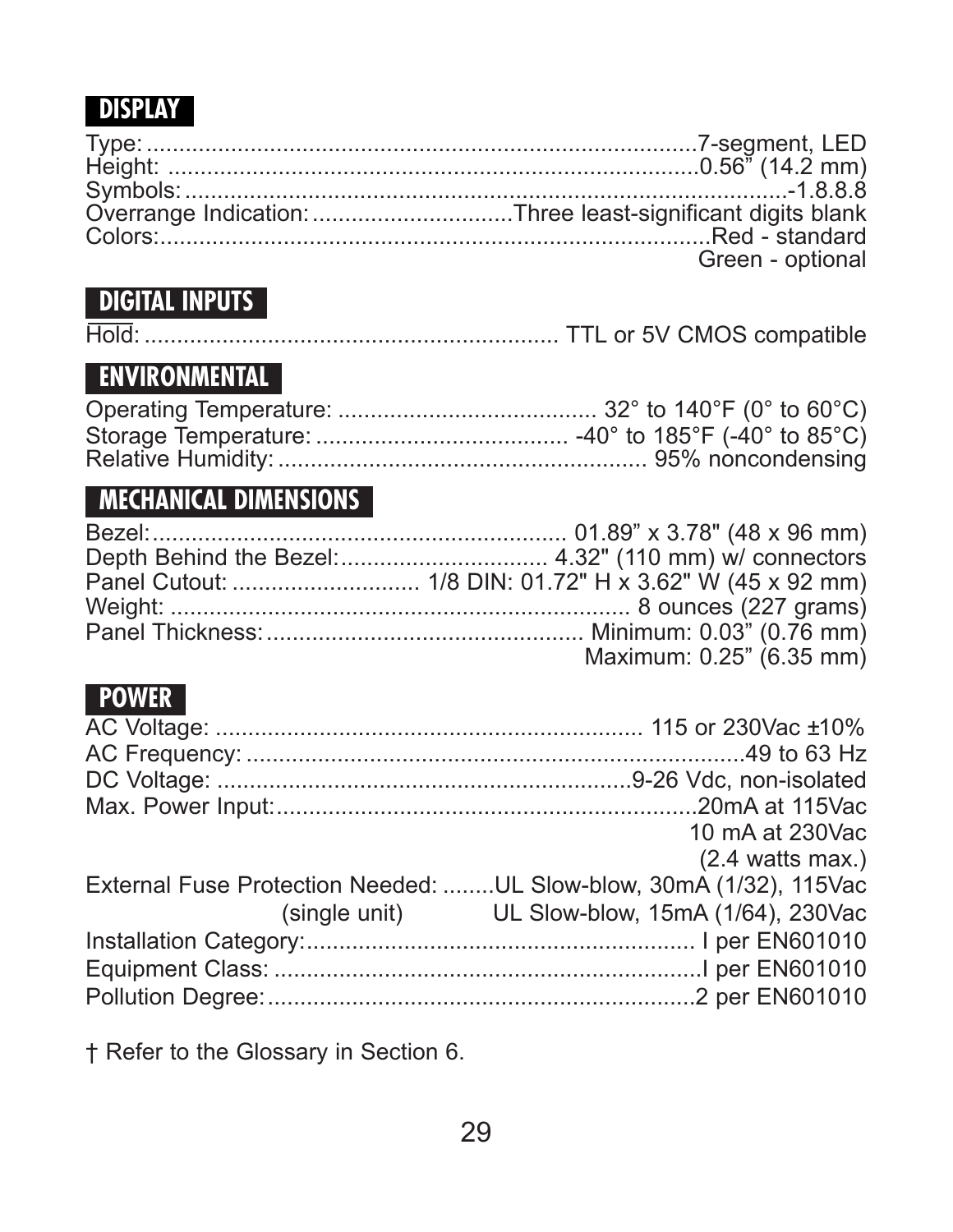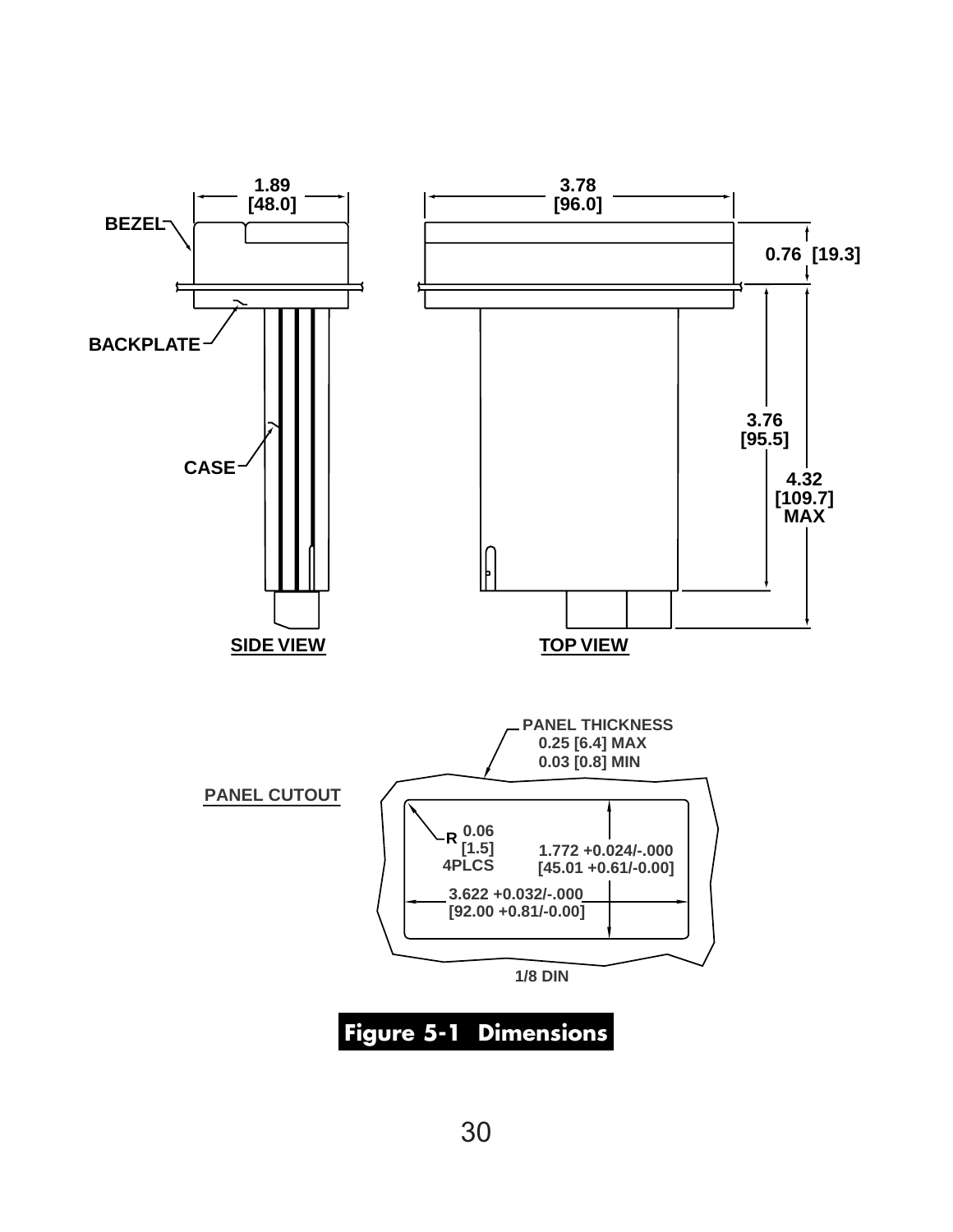### **TABLE 5-1 ACCURACY/RANGE TABLE**

| <b>MODEL</b><br><b>OPTION</b> | <b>MAXIMUM</b><br><b>ERROR</b> | <b>RANGE</b>                    | <b>RESOLUTION</b> |
|-------------------------------|--------------------------------|---------------------------------|-------------------|
| $*$ -JF1                      | $2.7^{\circ}F$                 | $-346$ to $+1400$ °F            | $1.0^{\circ}F$    |
| $*$ -JF2                      | $1.8^{\circ}F$                 | $-199.9$ to $+199.9$ °F         | $0.1^{\circ}F$    |
| $*$ -JC1                      | $1.5^{\circ}$ C                | $-210$ to $+760^{\circ}$ C      | $1.0^{\circ}$ C   |
| $*$ -JC2                      | $1.0^{\circ}$ C                | $-199.9$ to $+199.9$ °C         | $0.1^{\circ}$ C   |
| $*$ -KF1                      | $2.7^{\circ}F$                 | $-157$ to $+1999$ °F            | $1.0^{\circ}$ F   |
| $*$ -KF2                      | $1.8^{\circ}F$                 | $-199.9$ to $+199.9$ °F         | $0.1^{\circ}F$    |
| $*$ -KC1                      | $1.5^{\circ}$ C                | $-105$ to $+1372^{\circ}$ C     | $1.0^{\circ}$ C   |
| $*$ -KC <sub>2</sub>          | $1.0^{\circ}$ C                | $-199.9$ to $+199.9$ °C         | $0.1^{\circ}$ C   |
| $*$ -TF1                      | $2.7^{\circ}F$                 | $-157$ to $+752^{\circ}F$       | $1.0^{\circ}F$    |
| $*$ -TF2                      | $1.8^{\circ}$ F                | $-199.9$ to $+199.9$ °F         | $0.1^{\circ}F$    |
| $*$ -TC1                      | $1.5^{\circ}$ C                | $-105$ to $+400^{\circ}$ C      | $1.0^{\circ}$ C   |
| $*$ -TC <sub>2</sub>          | $1.0^{\circ}$ C                | $-199.9$ to $+199.9$ °C         | $0.1^{\circ}$ C   |
| $E$ -EF1                      | $2.7^{\circ}F$                 | $-157$ to $+1832$ °F            | $1.0^{\circ}F$    |
| EET2                          | $1.8^{\circ}F$                 | $-199.9$ to $+199.9$ °F         | $0.1^{\circ}F$    |
| $E$ -EC1                      | $1.5^{\circ}$ C                | $-105$ to $+1000^{\circ}$ C     | $1.0^{\circ}$ C   |
| ECC2                          | $1.0^{\circ}$ C                | $-199.9$ to + $199.9^{\circ}$ C | $0.1^{\circ}$ C   |

\* Look at Table 1-1, for complete models (preface section).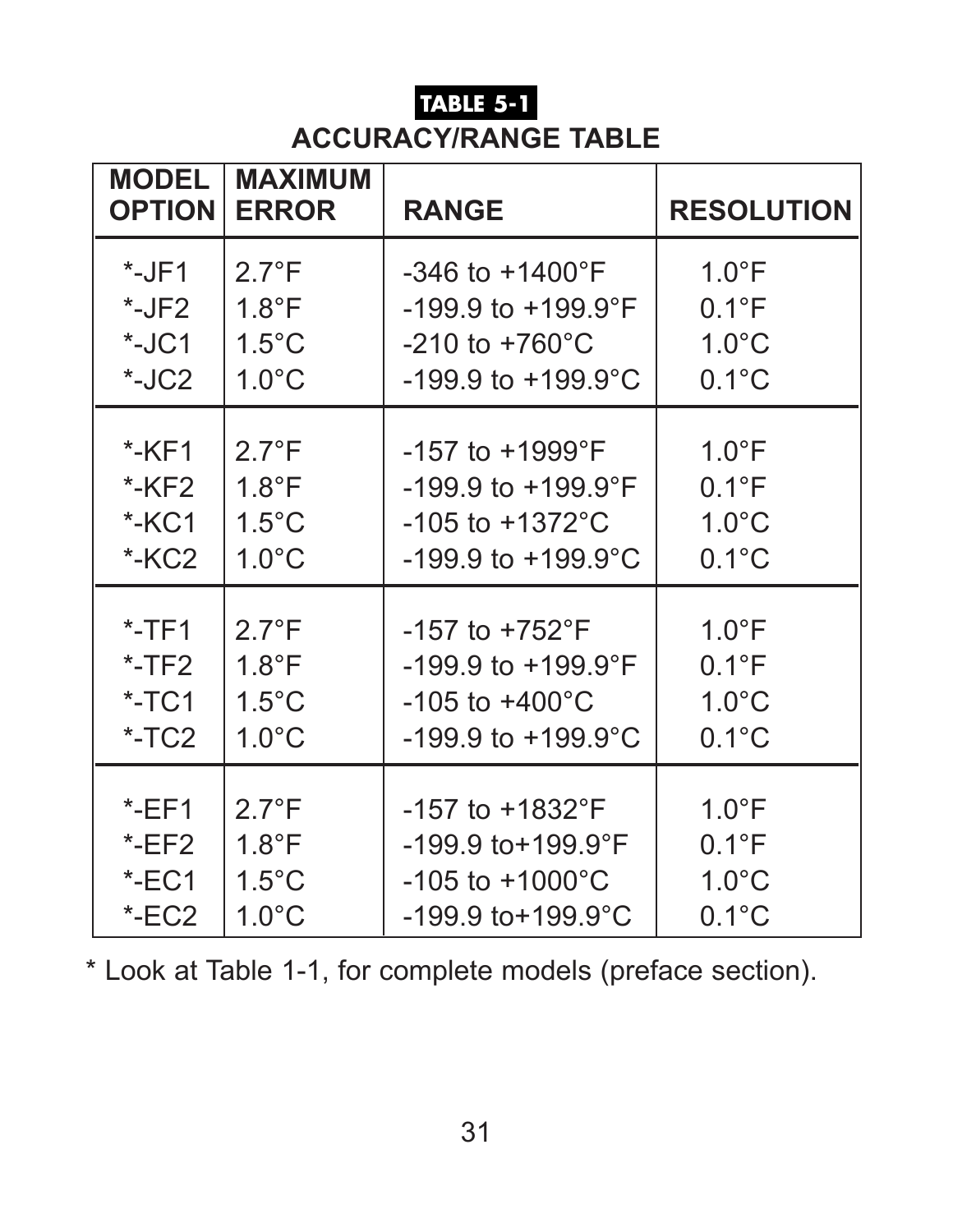### **SECTION 6 GLOSSARY**

COMMON MODE REJECTION (CMR) - a measure of the affect of a voltage on the indicated display. It is the ratio of the common mode voltage to the measured voltage due to a common mode voltage.

COMMON MODE VOLTAGE (CMV) - the average of the voltage applied to both wires of a two wire or differential input.

NORMAL MODE REJECTION (NMR) - a measure of the rejection of unwanted signal due to a voltage applied between the wires of a two wire or differential input (shown as normal mode voltage). NMR is the ratio of the normal mode voltage to the measured voltage due to the normal mode voltage.

TEMPCO - abbreviation for temperature coefficient. It is the effect of changes in ambient temperature on a particular parameter, such as zero or span settings.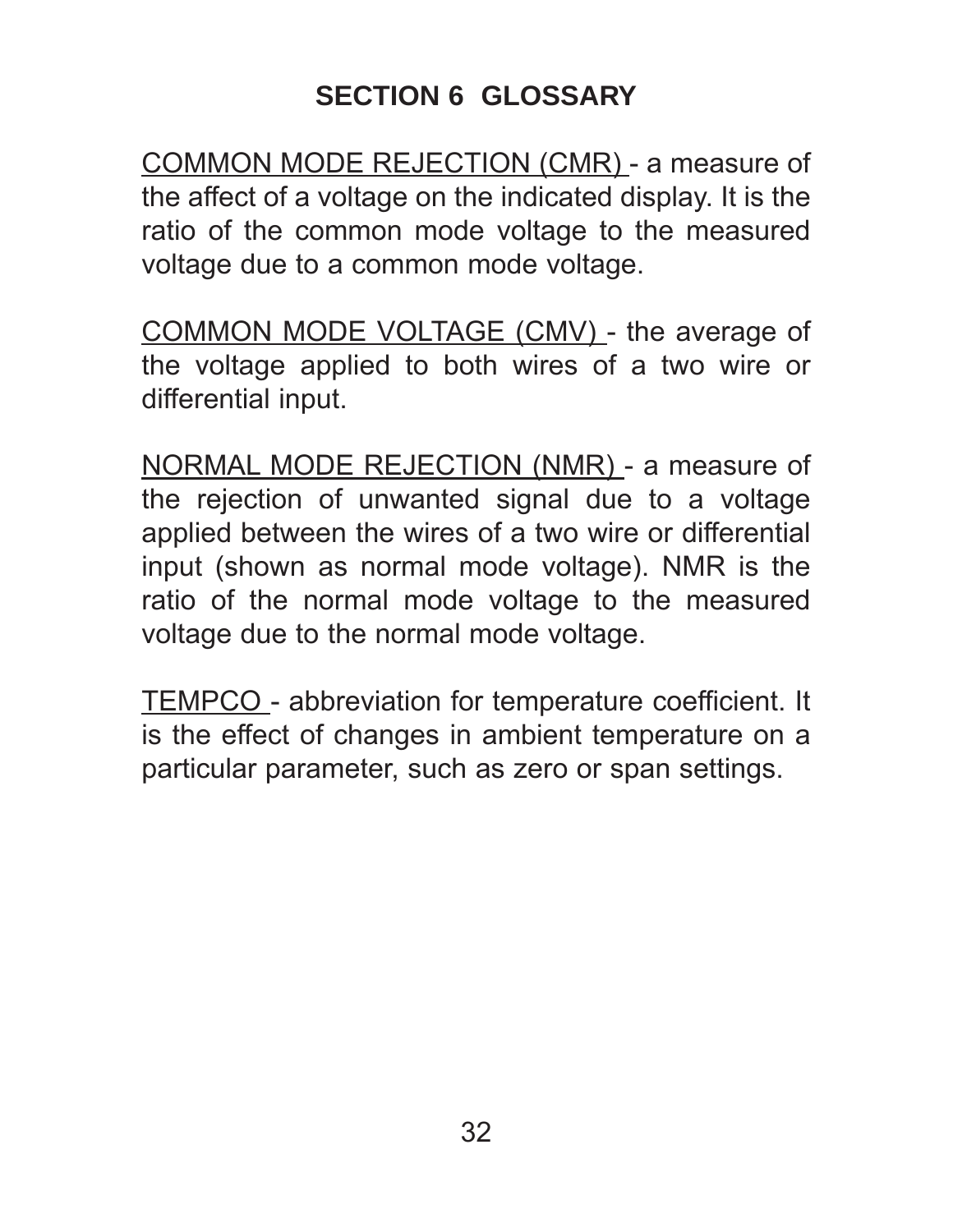

#### **WARRANTY/DISCLAIMER**

OMEGA ENGINEERING, INC. warrants this unit to be free of defects in materials and workmanship for a period of **13 months** from date of purchase. OMEGA Warranty adds an additional one (1) month grace period to the normal **one (1) year product warranty** to cover handling and shipping time. This ensures that OMEGA's customers receive maximum coverage on each product.

If the unit should malfunction, it must be returned to the factory for evaluation. OMEGA's Customer Service Department will issue an Authorized Return (AR) number immediately upon phone or written request. Upon examination by OMEGA, if the unit is found to be defective it will be repaired or replaced at no charge. OMEGA's WARRANTY does not apply to defects resulting from any action of the purchaser, including but not limited to mishandling, improper interfacing, operation outside of design limits, improper repair, or unauthorized modification. This WARRANTY is VOID if the unit shows evidence of having been tampered with or shows evidence of being damaged as a result of excessive corrosion; or current, heat, moisture or vibration; improper specification; misapplication; misuse or other operating conditions outside of OMEGA's control. Components which wear are not warranted, including but not limited to contact points, fuses, and triacs.

**OMEGA is pleased to offer suggestions on the use of its various products. However, OMEGA neither assumes responsibility for any omissions or errors nor assumes liability for any damages that result from the use of its products in accordance with information provided by OMEGA, either verbal or written. OMEGA warrants only that the parts manufactured by it will be as specified and free of defects. OMEGA MAKES NO OTHER WARRANTIES OR REPRESENTATIONS OF ANY KIND WHATSOEVER, EXPRESSED OR IMPLIED, EXCEPT THAT OF TITLE, AND ALL IMPLIED WARRANTIES INCLUDING ANY WARRANTY OF MERCHANTABILITY AND FITNESS FOR A PARTICULAR PURPOSE ARE HEREBY DISCLAIMED. LIMITATION OF LIABILITY: The remedies of purchaser set forth herein are exclusive and the total liability of OMEGA with respect to this order, whether based on contract, warranty, negligence, indemnification, strict liability or otherwise, shall not exceed the purchase price of the component upon which liability is based. In no event shall OMEGA be liable for consequential, incidental or special damages.**

CONDITIONS: Equipment sold by OMEGA is not intended to be used, nor shall it be used: (1) as a "Basic Component" under 10 CFR 21 (NRC), used in or with any nuclear installation or activity; or (2) in medical applications or used on humans. Should any Product(s) be used in or with any nuclear installation or activity, medical application, used on humans, or misused in any way, OMEGA assumes no responsibility as set forth in our basic WARRANTY/ DISCLAIMER language, and additionally, purchaser will indemnify OMEGA and hold OMEGA harmless from any liability or damage whatsoever arising out of the use of the Product(s) in such a manner.

#### **RETURN REQUESTS / INQUIRIES**

Direct all warranty and repair requests/inquiries to the OMEGA Customer Service Department. BEFORE RETURNING ANY PRODUCT(S) TO OMEGA, PURCHASER MUST OBTAIN AN AUTHORIZED RETURN (AR) NUMBER FROM OMEGA'S CUSTOMER SERVICE DEPARTMENT (IN ORDER TO AVOID PROCESSING DELAYS). The assigned AR number should then be marked on the outside of the return package and on any correspondence.

The purchaser is responsible for shipping charges, freight, insurance and proper packaging to prevent breakage in transit.

FOR **WARRANTY** RETURNS, please have the following information available BEFORE contacting OMEGA:

- 1. P.O. number under which the product was PURCHASED,
- 2. Model and serial number of the product under warranty, and
- 3. Repair instructions and/or specific problems relative to the product.

FOR **NON-WARRANTY** REPAIRS, consult OMEGA for current repair charges. Have the following information available BEFORE contacting OMEGA:

- 1. P.O. number to cover the COST of the repair,
- 2. Model and serial number of product, and
- 3. Repair instructions and/or specific problems relative to the product.

OMEGA's policy is to make running changes, not model changes, whenever an improvement is possible. This affords our customers the latest in technology and engineering.

OMEGA is a registered trademark of OMEGA ENGINEERING, INC.

© Copyright 1998 OMEGA ENGINEERING, INC. All rights reserved. This document may not be copied, photocopied, reproduced, translated, or reduced to any electronic medium or machine-readable form, in whole or in part, without prior written consent of OMEGA ENGINEERING, INC.